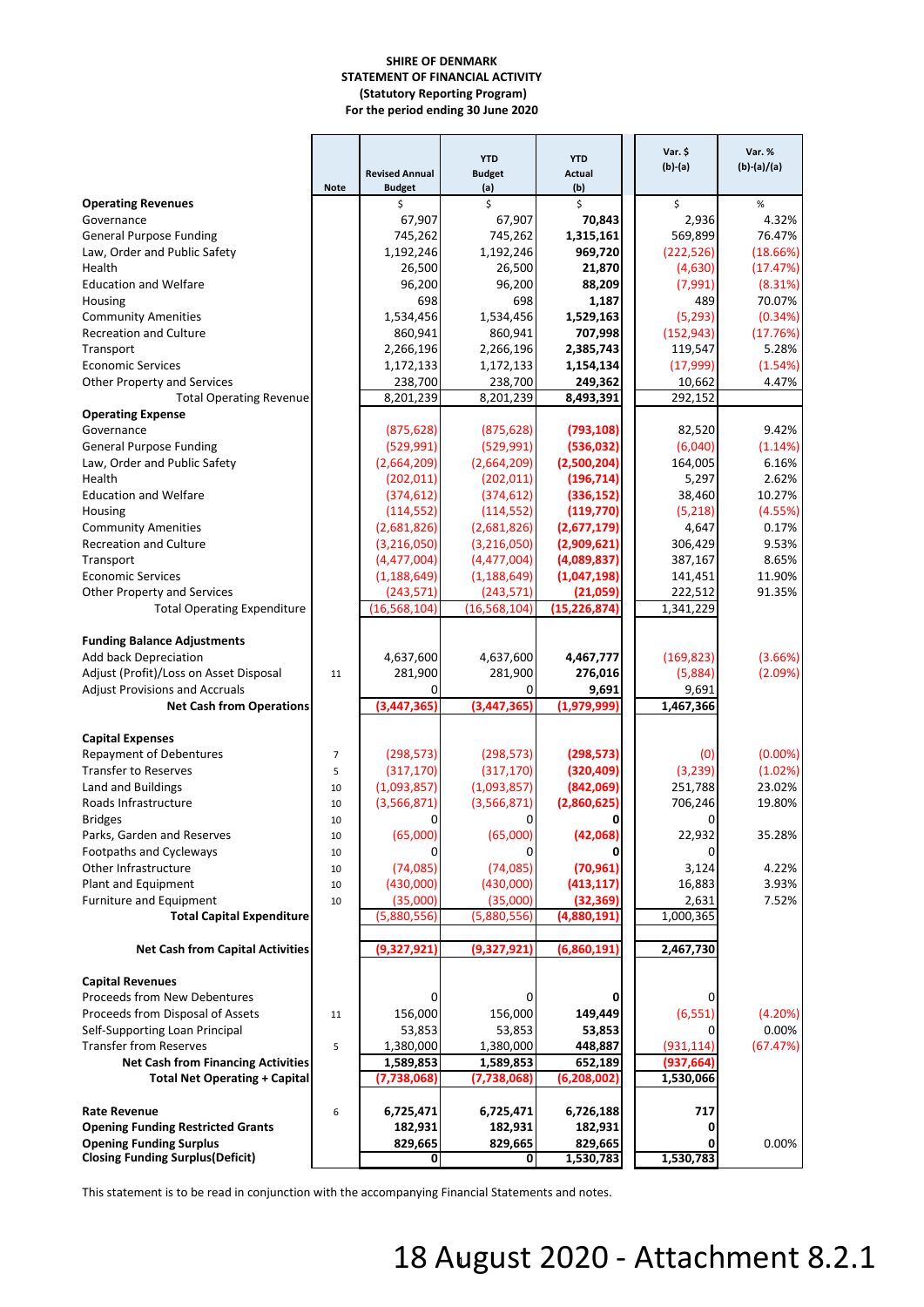### **SHIRE OF DENMARK NOTES TO THE STATEMENT OF FINANCIAL ACTIVITY STATEMENT OF FINANCIAL POSITION For the period ending 30 June 2020**

| Note 1                             |             |             |
|------------------------------------|-------------|-------------|
|                                    | 2019-2020   | 2018-2019   |
|                                    | \$          | \$          |
| <b>CURRENT ASSETS</b>              |             |             |
| Cash and Cash Equivalents          | 6,802,246   | 8,384,751   |
| <b>Trade and Other Receivables</b> | 952,315     | 1,293,796   |
| Inventories                        | 209,415     | 62,995      |
| <b>TOTAL CURRENT ASSETS</b>        | 7,963,976   | 9,741,542   |
| <b>NON-CURRENT ASSETS</b>          |             |             |
| <b>Other Receivables</b>           | 546,509     | 568,557     |
| Investments                        | 52,651      | 52,651      |
| Property, Plant and Equipment      | 32,520,667  | 33,630,287  |
| Infrastructure                     | 60,380,078  | 59,902,490  |
| <b>TOTAL NON-CURRENT ASSETS</b>    | 93,499,905  | 94,153,985  |
| <b>TOTAL ASSETS</b>                | 101,463,880 | 103,895,527 |
| <b>CURRENT LIABILITIES</b>         |             |             |
| Trade and Other Payables           | 2,035,079   | 4,170,549   |
| Long Term Borrowings               | 245,165     | 298,573     |
| Provisions                         | 1,133,865   | 1,124,174   |
| <b>TOTAL CURRENT LIABILITIES</b>   | 3,414,109   | 5,593,296   |
|                                    |             |             |
| <b>NON-CURRENT LIABILITIES</b>     |             |             |
| Long Term Borrowings               | 1,866,268   | 2,111,432   |
| Provisions                         | 103,881     | 103,881     |
| TOTAL NON-CURRENT LIABILITIES      | 1,970,149   | 2,215,313   |
| <b>TOTAL LIABILITIES</b>           | 5,384,258   | 7,808,609   |
| <b>NET ASSETS</b>                  | 96,079,623  | 96,086,918  |
| <b>EQUITY</b>                      |             |             |
| <b>Retained Surplus</b>            | 26,394,161  | 26,272,980  |
| Reserves - Cash Backed             | 4,376,066   | 4,504,542   |
| Reserves - Asset Revaluation       | 65,309,396  | 65,309,396  |
| <b>TOTAL EQUITY</b>                | 96,079,623  | 96,086,918  |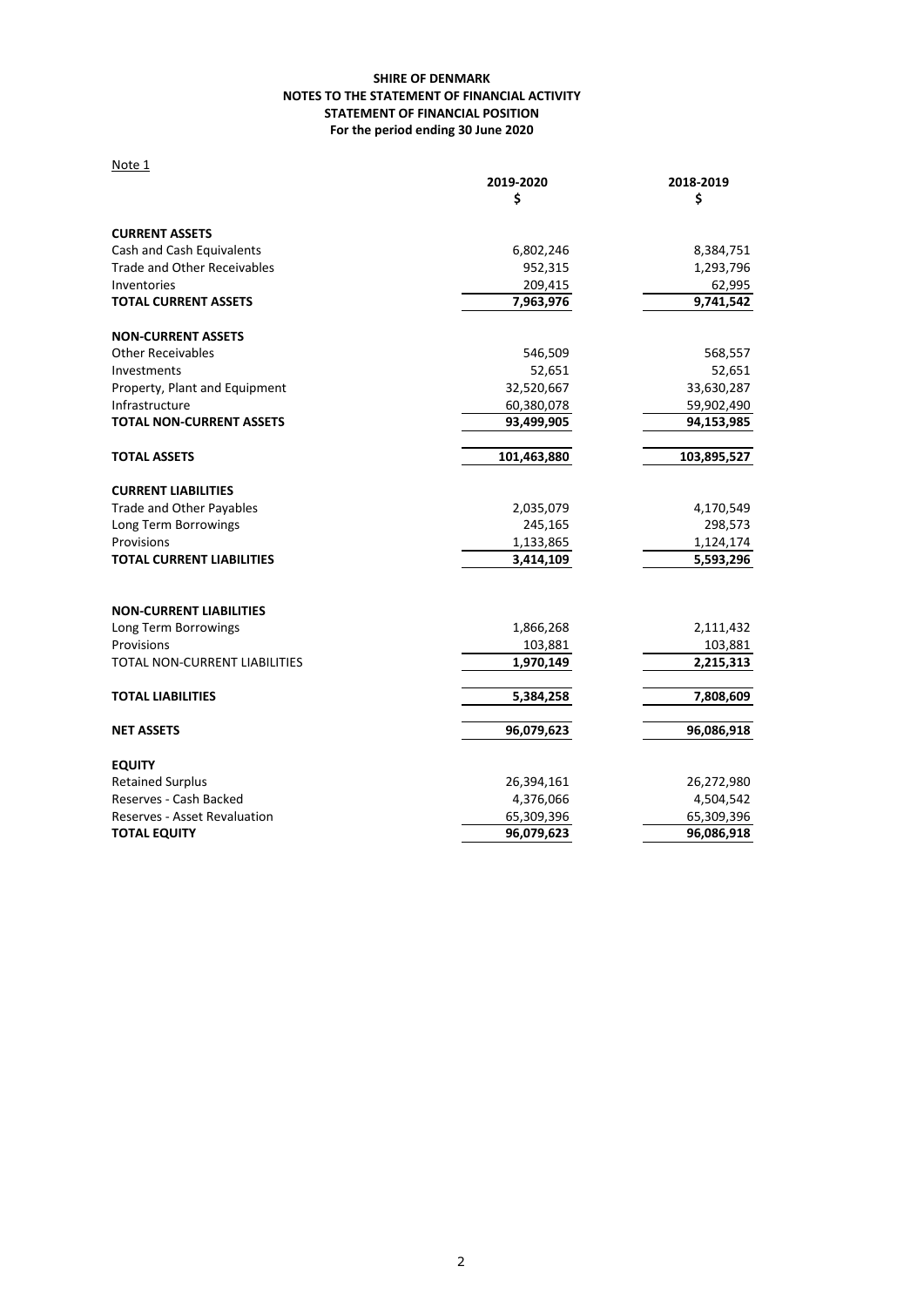### **Note 2: NET CURRENT FUNDING POSITION**

|                                          |              | Positive=Surplus (Negative=Deficit) |                    |             |  |  |  |
|------------------------------------------|--------------|-------------------------------------|--------------------|-------------|--|--|--|
|                                          |              |                                     |                    |             |  |  |  |
|                                          |              |                                     |                    | Same Period |  |  |  |
|                                          | <b>Note</b>  | <b>This Period</b>                  | <b>Last Period</b> | Last Year   |  |  |  |
|                                          |              | \$                                  |                    | \$          |  |  |  |
| <b>Current Assets</b>                    |              |                                     |                    |             |  |  |  |
| Cash Unrestricted                        |              | 2,426,180                           | 3,215,451          | 3,880,209   |  |  |  |
| <b>Cash Restricted</b>                   |              | 4,376,066                           | 4,225,778          | 4,504,542   |  |  |  |
| <b>Total Cash</b>                        | $\mathbf 1$  | 6,802,246                           | 7,441,229          | 8,384,751   |  |  |  |
| Receivables - Rates                      | 4            | 368,654                             | 456,254            | 293,203     |  |  |  |
| <b>Receivables - Other</b>               |              | 383,119                             | 125,106            | 900,118     |  |  |  |
| Receivables - Sundry Debtors             | 4            | 200,541                             | 56,939             | 100,475     |  |  |  |
| Inventories                              | $\mathbf{1}$ | 209,415                             | 214,824            | 62,995      |  |  |  |
|                                          |              | 7,963,976                           | 8,294,352          | 9,741,542   |  |  |  |
| <b>Less: Current Liabilities</b>         |              |                                     |                    |             |  |  |  |
| Payables                                 | $\mathbf{1}$ | (3,414,109)                         | (2, 120, 534)      | (5,593,296) |  |  |  |
| Add Back Self Supporting Loan Adjustment |              | (22, 048)                           | (2, 244)           | (53, 853)   |  |  |  |
| <b>Add Back Current Leave Provisions</b> | 1            | 1,133,865                           | 1,124,174          | 1,124,174   |  |  |  |
| Add Back Current Loan Liability          | 1            | 245,165                             | 44,427             | 298,573     |  |  |  |
|                                          |              | (2,057,127)                         | (954, 177)         | (4,224,402) |  |  |  |
|                                          |              |                                     |                    |             |  |  |  |
| Less: Cash Reserves                      | 5            | (4,376,066)                         | (4, 225, 778)      | (4,504,542) |  |  |  |
|                                          |              |                                     |                    |             |  |  |  |
|                                          |              |                                     |                    |             |  |  |  |
| <b>Net Current Funding Position</b>      |              | 1,530,783                           | 3,114,398          | 1,012,598   |  |  |  |

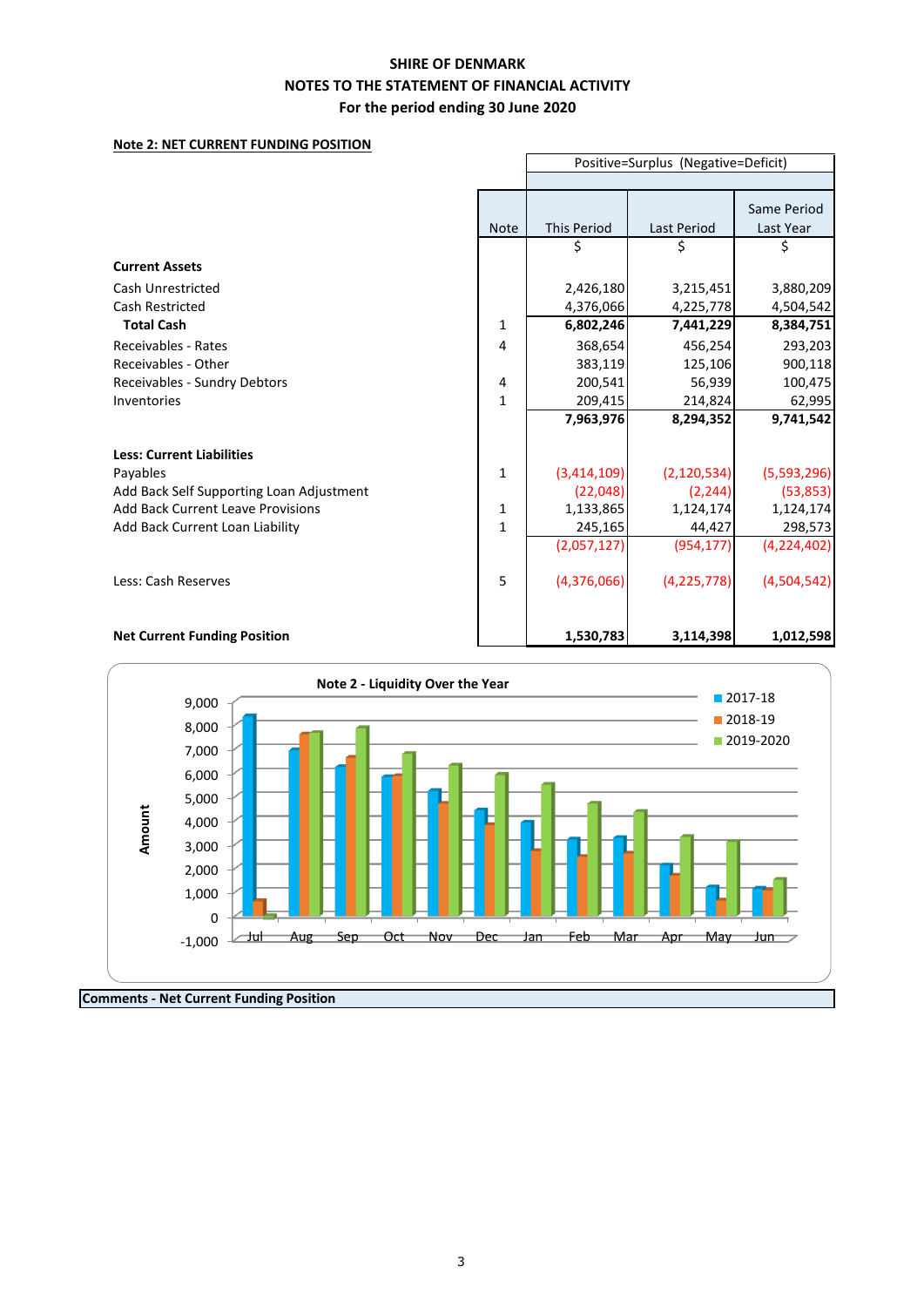#### **Note 3: BUDGET AMENDMENTS**

**Amendments to original budget since budget adoption. Surplus/(Deficit)**

| <b>GL Account</b><br>Code | <b>Description</b>                                 | Council<br><b>Resolution</b> | <b>Classification</b>  | <b>Non Cash</b><br><b>Adiustment</b> | Increase in | Decrease in | <b>Current Budget</b><br>Available Cash   Available Cash   Running Balance |
|---------------------------|----------------------------------------------------|------------------------------|------------------------|--------------------------------------|-------------|-------------|----------------------------------------------------------------------------|
|                           | <b>Budget Adoption</b><br><b>Permanent Changes</b> |                              | <b>Opening Surplus</b> |                                      |             |             | $\overline{0}$                                                             |

Amendments as per Mid Year Budget Review adopted by Council on 17th March 2020.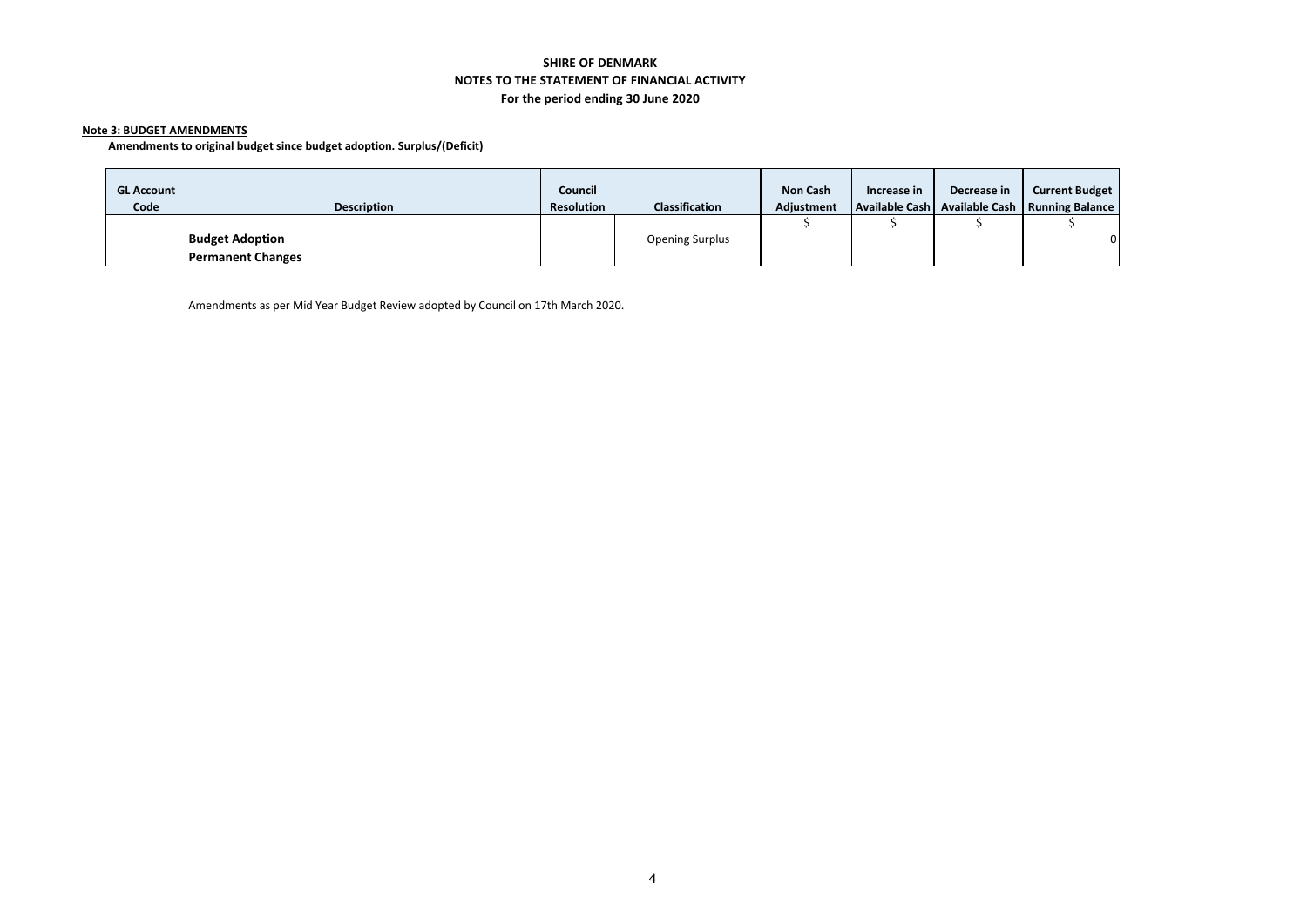#### **Note 3 (a): MAJOR VARIANCES**

For the purposes of Local Government (Financial Management) Regulation 34 regarding levels of variances for financial reporting, a variance of 10% or greater of the annual budget estimates to the end of the month to which report refers for each program area in the budget, as a level that requires an explanation or report, with a minimum dollar variance of \$10,000.

This same figure is also to be used in the Annual Budget Review to be undertaken after the first six months of the financial year to assess how the budget has progressed and to estimate the end of the financial year positi

A second tier reporting approach shall be a variance of 10% or greater of the annual budget estimates to the end of month to which the report refers for each General Ledger/Job Account in the budget, as a level that requir explanation, with a minimum dollar variance of \$10,000.

Noting that as Council adopts an annualised Budget, the Director of Corporate and Community Services may vary the month end Budget estimates from time to take into consideration the vagaries and variances with respect to project timing and scheduling to allow for more realistic and relevant comparisons to be made, subject to the total of the Council adopted Budget not being altered.

| <b>Account No.</b> |                                                                                                                              | <b>Amended Annual</b><br><b>Budget</b> | <b>YTD Budget</b> | <b>YTD Actual</b> | Var. \$   | Var. %   |
|--------------------|------------------------------------------------------------------------------------------------------------------------------|----------------------------------------|-------------------|-------------------|-----------|----------|
|                    | <b>Operating Revenues</b>                                                                                                    |                                        |                   |                   |           |          |
|                    |                                                                                                                              |                                        |                   |                   |           |          |
|                    | <b>General Purpose Funding</b>                                                                                               |                                        |                   |                   |           |          |
|                    | 1327033 Grants Commission Grants - General (prepayment of 50% allocation of 20/21 funding)                                   | 293,807                                | 275,769           | 564,718           | 288,949   | 104.78%  |
|                    | 1327103 Grants Commission Grants - Roads (prepayment of 50% allocation of 20/21 funding)                                     | 276,653                                | 220,643           | 494,270           | 273,627   | 124.01%  |
|                    | 1318023 Rates - Late Payment Penalty Interest Income - Charging suspended due to COVID 19 Financial Hardship Relief Measures | 50,000                                 | 50,000            | 39,624            | (10, 376) | (20.75%) |
|                    | 1318043 Rates - Legal Charges Income - additional fees received relating to overdue rates collection                         | 18,000                                 | 18,000            | 27,228            | 9,228     | 51.27%   |
|                    | 1318133 Rates - Property Enquiry Fees - Additional revenue to budget                                                         | 30,000                                 | 30,000            | 36,155            | 6,155     | 20.52%   |
|                    |                                                                                                                              |                                        |                   |                   |           |          |
|                    | Law, Order and Public Safety                                                                                                 |                                        |                   |                   |           |          |
|                    | 1517193 Grant Income - Fire Mitigation - funding adjustment due to programmed works unable to be completed due to COVID 19   | 492,500                                | 492,500           | 339,441           | (153,059) | (31.08%) |
|                    | Various Animal Control related fees lower than budget target                                                                 | 31,200                                 | 31,200            | 27,388            | (3,812)   | (12.22%) |
|                    | 1530523 Grant Income - LOPS (Graffiti Trailer Grant achieved - not budgeted)                                                 | $\Omega$                               | $\Omega$          | 10,989            | 10,989    | 100.00%  |
|                    | 1540053 Grant Income ESL - Operating grant adjusted to apply funds in correct financial year                                 | 173,596                                | 173,596           | 142,295           | (31, 301) | (18.03%) |
|                    | 1540113 Grant Income - ESL Buildings - Capital Grant lower due to reduced costs of construction & upgrade works              | 385,135                                | 385,135           | 339,291           | (45, 844) | (11.90%) |
|                    |                                                                                                                              |                                        |                   |                   |           |          |
|                    | <b>Education &amp; Welfare</b>                                                                                               |                                        |                   |                   |           |          |
|                    | Various Adjustments to funding allocations for projects due to COVID 19                                                      | 71400                                  | 71400             | 63,409            | (7,991)   | (11.19%) |
|                    | <b>Recreation &amp; Culture</b>                                                                                              |                                        |                   |                   |           |          |
|                    | 1117383 Grant Income - Public Halls & Civic Centre - Adjustement to grant received due to status of project completion       | 321800                                 | 321800            | 232,777           | (89, 024) | (27.66%) |
|                    | Various Recreation Fees lower than expected due to temporary facility closure                                                | 191000                                 | 183500            | 136,224           | (47, 276) | (25.76%) |
|                    |                                                                                                                              |                                        |                   |                   |           |          |
|                    | <b>Transport</b>                                                                                                             |                                        |                   |                   |           |          |
|                    | 1228603 Grant R2R - Additional funds released for 19/20                                                                      | 313,000                                | 313,000           | 463,120           | 150,120   | 47.96%   |
|                    | 1497083 DPI Commissions Income - lower transaction volume than forecast                                                      | 80,000                                 | 80,000            | 64,789            | (15, 211) | (19.01%) |
|                    | 1268043 Airport Upgrade Grant Income - Final claim lower than budget prediction due to reduced project costs                 | 26,435                                 | 26,435            | 22,714            | (3, 721)  | (14.08%) |
|                    |                                                                                                                              |                                        |                   |                   |           |          |
|                    | <b>Economic Services</b>                                                                                                     |                                        |                   |                   |           |          |
|                    | 1360103 Parry Beach Camping Charge Income lower than forecast due to regional lockdowns                                      | 145,000                                | 145,000           | 125,798           | (19, 202) | (13.24%) |
|                    |                                                                                                                              |                                        |                   |                   |           |          |
|                    | <b>Other Property &amp; Services</b>                                                                                         |                                        |                   |                   |           |          |
|                    | 1480213 Recoverable Costs Income - insurance claim payout Thornton Park Toilets & other minor variances                      | 30,000                                 | 30,000            | 35,194            | 5,194     | 17.31%   |
|                    | 1477653 Workers Compensation Claim Income - insurance reimbursement                                                          | 35,500                                 | 35,500            | 47,035            | 11,535    | 32.49%   |
|                    |                                                                                                                              |                                        |                   |                   |           |          |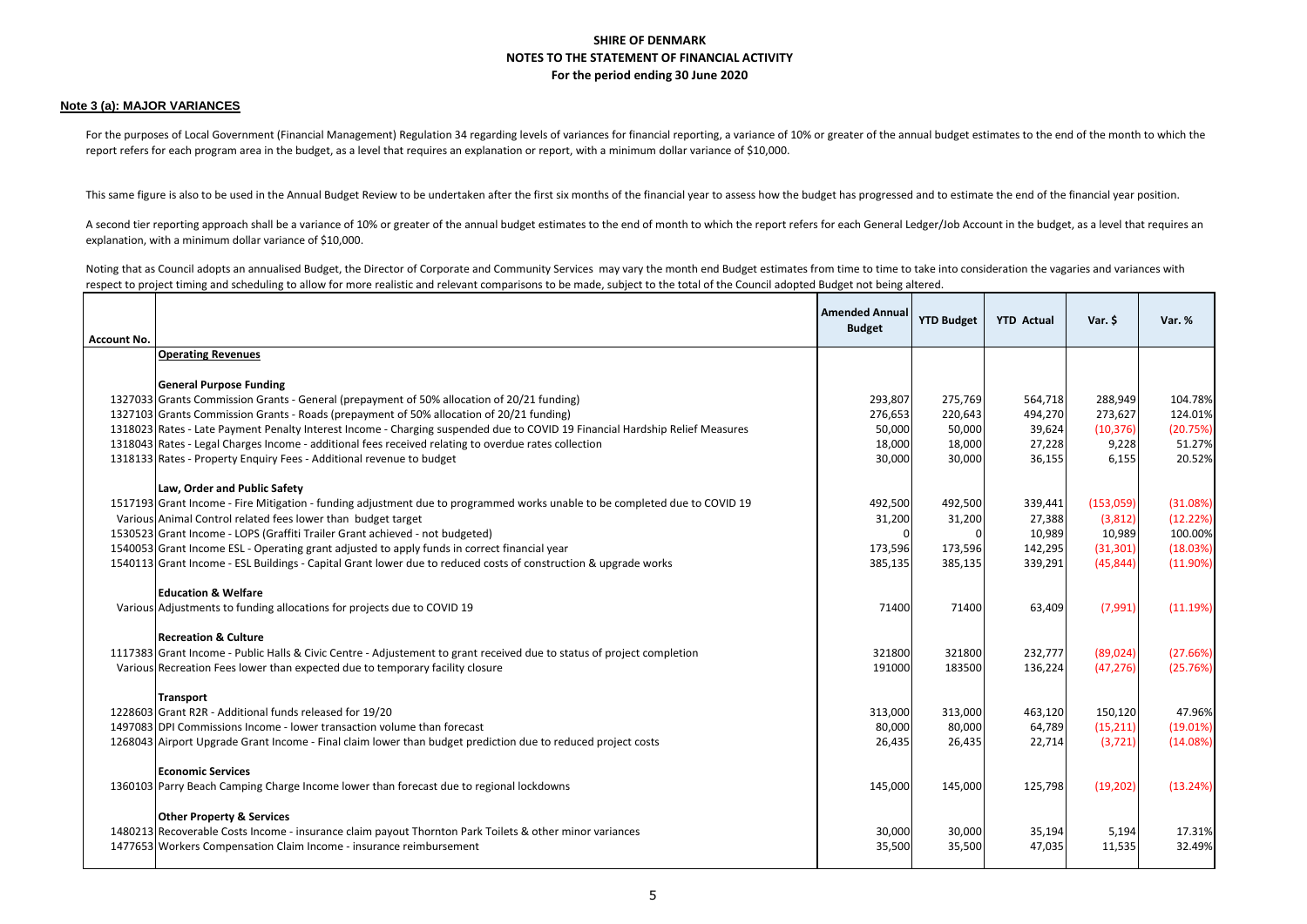#### **Note 3 (a): MAJOR VARIANCES**

| <b>Account No.</b> |                                                                                                                                         | <b>Adopted Annual</b><br><b>Budget</b> | <b>YTD Budget</b>      | <b>YTD Actual</b>          | Var. \$          | Var. %               |
|--------------------|-----------------------------------------------------------------------------------------------------------------------------------------|----------------------------------------|------------------------|----------------------------|------------------|----------------------|
|                    | <b>Operating Expenses</b>                                                                                                               |                                        |                        |                            |                  |                      |
|                    |                                                                                                                                         |                                        |                        |                            |                  |                      |
|                    | Governance                                                                                                                              |                                        |                        |                            |                  |                      |
|                    | 1420502 Depreciation expense - Administration                                                                                           | (125, 279)                             | (125, 279)             | (108, 355)                 | 16,924           | (13.51%)             |
|                    | Various Elected Member Expenses - tracked lower than budget                                                                             | (826, 526)                             | (826, 526)             | (769, 951)                 | 56,575           | (6.84%)              |
|                    | <b>General Purpose Funding</b>                                                                                                          |                                        |                        |                            |                  |                      |
|                    | 1318042 Rate Collection Legal Fees - higher than budgeted. Fees recouped in operating income                                            | (25,000)                               | (25,000)               | (36,996)                   | (11,996)         | 47.99%               |
|                    |                                                                                                                                         |                                        |                        |                            |                  |                      |
|                    | Law, Order and Public Safety                                                                                                            |                                        |                        |                            |                  |                      |
| Various            | Fire Prevention Expenses - tracked lower than budget overall                                                                            | (2,052,697)                            | (2,052,697)            | (1,881,013)                | 171,684          | (8.36%)              |
|                    |                                                                                                                                         |                                        |                        |                            |                  |                      |
|                    | <b>Education and Welfare</b>                                                                                                            |                                        |                        |                            |                  |                      |
|                    | Various Community Development - Youth Expenses - Tracked low to budget                                                                  | (259, 352)                             | (259, 352)             | (228, 417)                 | 30,935           | (11.93%)             |
|                    |                                                                                                                                         |                                        |                        |                            |                  |                      |
|                    | <b>Community Amenities</b>                                                                                                              |                                        |                        |                            |                  |                      |
|                    | Various Depreciation expense variation                                                                                                  | (32, 765)                              | (32, 765)              | (24, 524)                  | 8,241            | (25.15%)             |
|                    | Various Planning Dept. Program - program tracked under budget                                                                           | (677, 403)                             | (677, 403)             | (670, 187)                 | 7,217            | (1.07%)              |
|                    | Various Refuse Collection & Waste Management - program tracked over budget                                                              | (1, 294, 402)                          | (1, 294, 402)          | (1, 374, 882)<br>(31, 349) | (80, 480)        | 6.22%<br>(52.55%)    |
|                    | 1058102 Cemetery Maintenance - Activity tracked under budget<br>Various Protection of Environment - Activity tracked under budget       | (66,070)<br>(234, 994)                 | (66,070)<br>(234, 994) | (208, 877)                 | 34,721<br>26,117 | (11.11%)             |
|                    |                                                                                                                                         |                                        |                        |                            |                  |                      |
|                    | <b>Recreation &amp; Culture</b>                                                                                                         |                                        |                        |                            |                  |                      |
|                    | Various Depreciation expense variation                                                                                                  | (559,033)                              | (559, 033)             | (549, 784)                 | 9,249            | (1.65%)              |
|                    | Various Recreation Centre Costs tracked under budget due to temporary facility closure                                                  | (657, 222)                             | (657, 222)             | (605, 878)                 | 51,345           | (7.81%)              |
|                    | Various Public Halls & Civic Centre Mtce Costs tracked under budget                                                                     | (229, 645)                             | (229, 645)             | (195,500)                  | 34,145           | (14.87%)             |
|                    | Various Parks & Reserves Mtce Costs tracked under budget                                                                                | (1, 265, 723)                          | (1, 265, 723)          | (1,090,440)                | 175,283          | (13.85%)             |
|                    | Various Library Costs tracked under budget                                                                                              | (296, 867)                             | (296, 867)             | (266,068)                  | 30,800           | (10.37%)             |
|                    |                                                                                                                                         |                                        |                        |                            |                  |                      |
|                    | <b>Transport</b>                                                                                                                        |                                        |                        |                            |                  |                      |
|                    | Various General Maintenance - Roadworks, Footpaths, Bridges, Depot etc. (tracked under overall)                                         | (1,611,846)                            | (1,611,846)            | (1,281,107)                | 330,739          | (20.52%)             |
|                    | 1230502 Depreciation Roads Infrastr. Variation                                                                                          | (2,357,311)                            | (2,357,311)            | (2, 335, 324)              | 21,987           | (0.93%)              |
|                    | 1498002 Vehicle Inspection Costs - currently service not available<br>1228052 Airstrip Maintenance Costs - expense tracked under budget | (16, 436)<br>(18, 573)                 | (16, 436)<br>(18, 573) | (2, 544)<br>(5, 558)       | 13,892<br>13,015 | (84.52%)<br>(70.07%) |
|                    |                                                                                                                                         |                                        |                        |                            |                  |                      |
|                    | <b>Economic Services</b>                                                                                                                |                                        |                        |                            |                  |                      |
|                    | Various Tourism and Area Promotion expense variations                                                                                   | (359, 257)                             | (359, 257)             | (319, 220)                 | 40,037           | (11.14%)             |
|                    | Various Building Control expense variations                                                                                             | (344, 118)                             | (344, 118)             | (307, 627)                 | 36,490           | (10.60%)             |
|                    | Various Parry Beach expense variations                                                                                                  | (95, 476)                              | (95, 476)              | (51, 887)                  | 43,590           | (45.65%)             |
|                    | Various Lime Quarry Facility expense variations                                                                                         | (266, 159)                             | (266, 159)             | (240, 763)                 | 25,396           | (9.54%)              |
|                    |                                                                                                                                         |                                        |                        |                            |                  |                      |
|                    | <b>Other Property &amp; Services</b>                                                                                                    |                                        |                        |                            |                  |                      |
|                    | Various Depreciation expense variation                                                                                                  | (498, 465)                             | (498, 465)             | (405, 598)                 | 92,867           | (18.63%)             |
|                    | 1480202 Recoverable Costs Expenditure - refer income offset (Insurance Claim)                                                           | (18,000)                               | (30,000)               | (36, 455)                  | (6, 455)         | 21.52%               |
|                    | Balance of variance relates to outstanding adjustments to allocations for overheads, plant operating costs and stock                    |                                        |                        |                            |                  |                      |
|                    |                                                                                                                                         |                                        |                        |                            |                  |                      |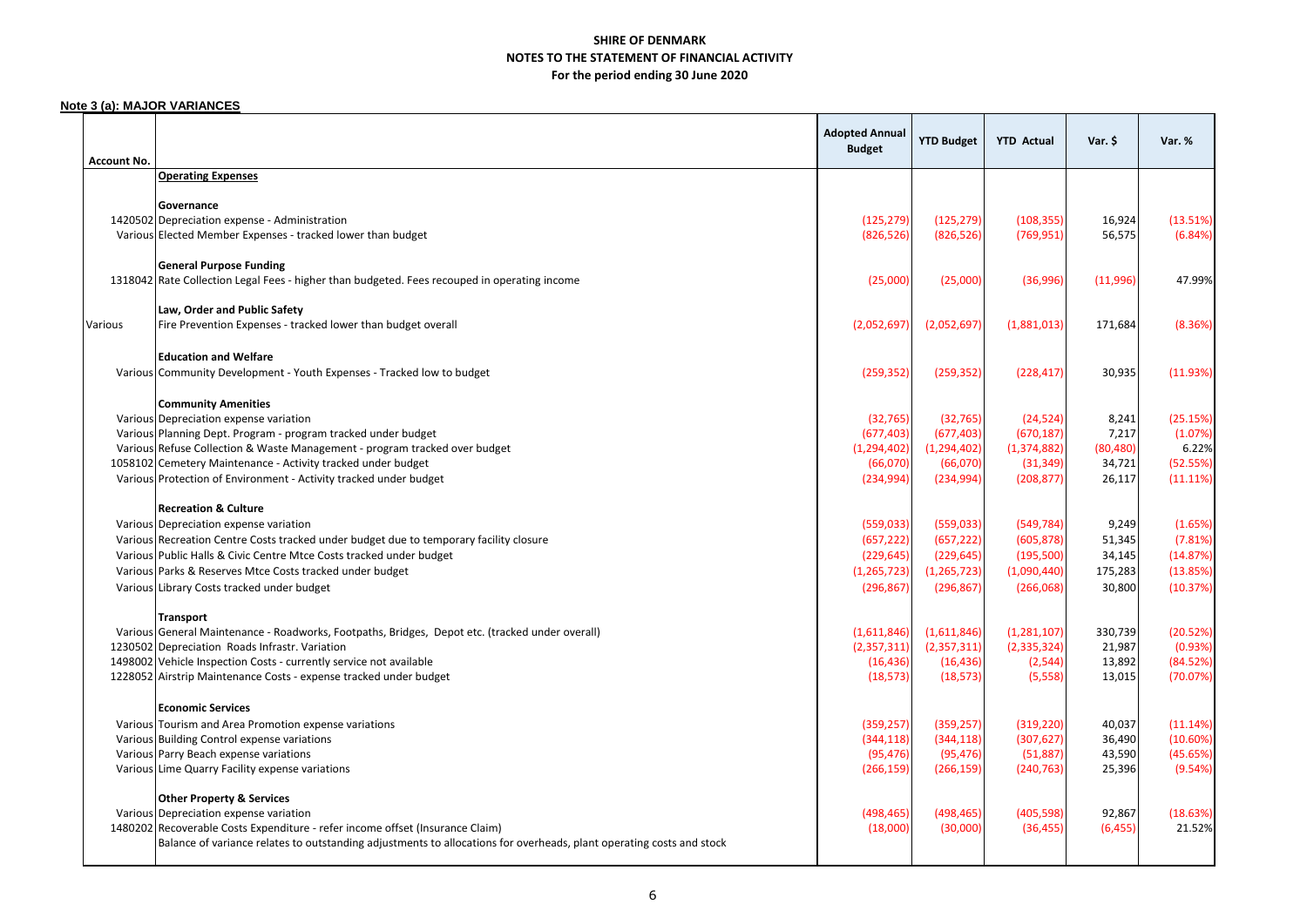### **SHIRE OF DENMARK NOTES TO THE STATEMENT OF FINANCIAL ACTIVITY**

#### **For the period ending 30 June 2020**

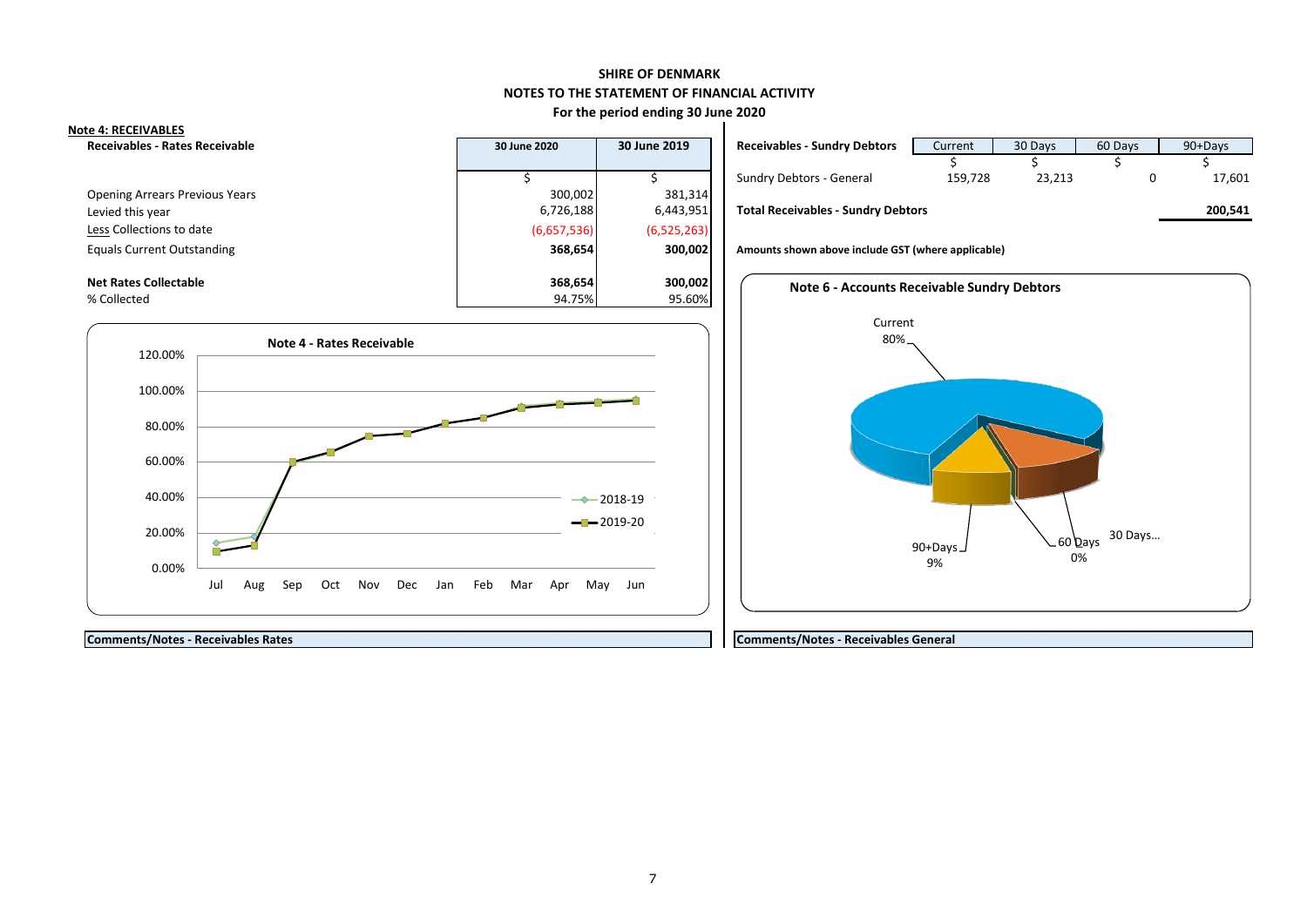#### **Note 5: Cash Backed Reserve**

|                                            |                        |                       | Adopted<br><b>Budget</b> | Actual   | Adopted<br><b>Budget</b> | Actual              |                      | <b>Adopted Budget Actual Transfers</b> |                     | Adopted               |                        |
|--------------------------------------------|------------------------|-----------------------|--------------------------|----------|--------------------------|---------------------|----------------------|----------------------------------------|---------------------|-----------------------|------------------------|
|                                            | <b>Adopted Budget</b>  | <b>Actual Opening</b> | Interest                 | Interest | <b>Transfers In</b>      | <b>Transfers In</b> | <b>Transfers Out</b> | Out                                    | <b>Transfer out</b> | <b>Budget Closing</b> | <b>Actual YTD</b>      |
| <b>Name</b>                                | <b>Opening Balance</b> | <b>Balance</b>        | Earned                   | Earned   | $(+)$                    | $(+)$               | $_{(\text{-})}$      | $(-)$                                  | Reference           | <b>Balance</b>        | <b>Closing Balance</b> |
|                                            |                        |                       |                          |          |                          |                     |                      |                                        |                     |                       |                        |
| Lime Quarry Rehabilitation Reserve         | 327,085                | 327,085               | 4,906                    | 5,771    | 50,000                   | 50,000              |                      |                                        |                     | 381,991               | 382,857                |
| Parry Inlet Reserve                        | 245,495                | 245,495               | 3,682                    | 4,332    |                          |                     | (59,000)             | (52, 330)                              |                     | 190,177               | 197,497                |
| <b>Cemetery Reserve</b>                    | 2,071                  | 2,071                 | 31                       | 37       |                          |                     |                      |                                        |                     | 2,102                 | 2,108                  |
| <b>Employee Leave Entitlements Reserve</b> | 438,523                | 438,523               | 6,578                    | 7,738    |                          |                     |                      |                                        |                     | 445,101               | 446,261                |
| Land & Building Reserve                    | 329,406                | 329,406               | 4,941                    | 5,812    | 90,000                   | 90,000              | (100,000)            |                                        |                     | 324,348               | 425,218                |
| Plant Replacement Reserve                  | 578,065                | 578,065               | 8,671                    | 10,200   | $\Omega$                 |                     |                      |                                        |                     | 586,736               | 588,265                |
| <b>Waste Services Reserve</b>              | 600,188                | 600,188               | 9,003                    | 10,590   | 50,000                   | 50,000              | (28,000)             | (6,072)                                |                     | 631,191               | 654,706                |
| Parks and Gardens Reserve                  | 77,243                 | 77,243                | 1,159                    | 1,363    |                          |                     |                      |                                        |                     | 78,402                | 78,606                 |
| Aquatic Facility Development Reserve       | 99,617                 | 99,617                | 1,494                    | 1,758    |                          |                     | (15,000)             |                                        |                     | 86,111                | 101,375                |
| Lionsville Reserve                         | 314,964                | 314,964               | 4,724                    | 5,557    |                          |                     | (58,000)             | (58, 196)                              |                     | 261,688               | 262,326                |
| Peaceful Bay Reserve                       | 94,324                 | 94,324                | 1,415                    | 1,664    | 25,000                   | 25,000              |                      |                                        |                     | 120,739               | 120,988                |
| <b>Rivermouth Caravan Park Reserve</b>     | 84,266                 | 84,266                | 1,264                    | 1,487    | 10,000                   | 10,000              |                      |                                        |                     | 95,530                | 95,752                 |
| Peaceful Bay Caravan Park Reserve          | 47,133                 | 47,133                | 707                      | 832      | 10,000                   | 10,000              |                      |                                        |                     | 57,840                | 57,964                 |
| <b>Recreation Centre Reserve</b>           | 64,142                 | 64,142                | 962                      | 1,132    | 20,000                   | 20,000              |                      |                                        |                     | 85,104                | 85,273                 |
| Denmark East Development Reserve           | 1,107,368              | 1,202,020             | 12,633                   | 7,137    |                          |                     | (1, 120, 000)        | (332, 289)                             |                     |                       | 876,868                |
|                                            | 4,409,890              | 4,504,543             | 62,170                   | 65,409   | 255,000                  | 255,000             | (1,380,000)          | (448, 887)                             |                     | 3,347,060             | 4,376,066              |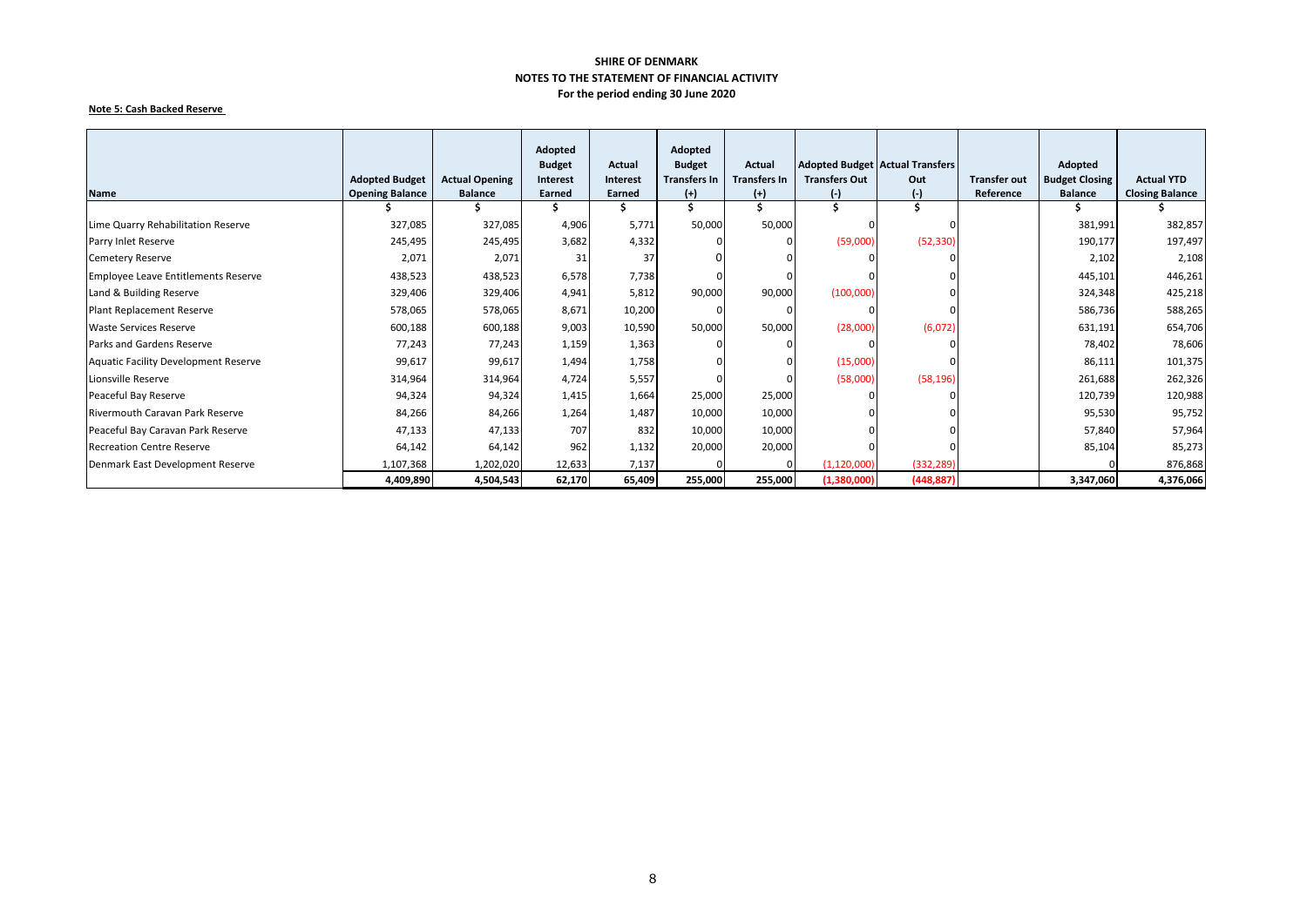| <b>Note 6: RATING INFORMATION</b>    | Rate in  | <b>Number</b>     | Rateable    | <b>Actual</b> | <b>Budget</b>  | <b>Budget</b> | <b>Total Adopted</b> | <b>Adopted Budget</b> | <b>Actual YTD</b> | <b>Actual YTD</b>      | <b>Actual YTD</b> |
|--------------------------------------|----------|-------------------|-------------|---------------|----------------|---------------|----------------------|-----------------------|-------------------|------------------------|-------------------|
|                                      | \$       | of                | Value       | Rate          | Interim        | <b>Back</b>   | Rate                 | Rate                  | Interim           | <b>Back</b>            | <b>Total</b>      |
| <b>RATE TYPE</b>                     |          | <b>Properties</b> | \$          | Revenue<br>\$ | Rates<br>\$    | Rates<br>\$   | Revenue<br>\$        | Revenue<br>\$         | Rates<br>Ś.       | Rates<br>$\mathsf{\$}$ | Revenue<br>\$     |
| <b>Differential General Rate</b>     |          |                   |             |               |                |               |                      |                       |                   |                        |                   |
| GRV                                  |          |                   |             |               |                |               |                      |                       |                   |                        |                   |
| <b>Residential Developed</b>         | 0.096428 | 1,456             | 22,181,830  | 3,954,992     | 10,000         | 3,000         | 2,151,948            | 2,151,948             | 14,050            | (332)                  | 3,968,709         |
| <b>Business/Commercial Developed</b> | 0.103483 | 130               | 5,117,977   |               |                |               | 529,626              | 529,626               |                   |                        |                   |
| Lifestyle Developed                  | 0.096735 | 507               | 8,473,010   |               |                |               | 819,640              | 819,640               |                   |                        |                   |
| Rural Developed                      | 0.103791 | 148               | 2,493,366   |               |                |               | 258,788              | 258,788               |                   |                        |                   |
| Holiday Use Developed                | 0.107881 | 117               | 1,927,952   |               |                |               | 207,990              | 207,990               |                   |                        |                   |
| <b>Residential Vacant</b>            | 0.192243 | 117               | 994,260     | 467,581       |                |               | 191,140              | 191,140               |                   |                        | 467,581           |
| <b>Business/Commercial Vacant</b>    | 0.146228 | 18                | 235,575     |               |                |               | 34,448               | 34,448                |                   |                        |                   |
| <b>Rural Vacant</b>                  | 0.146228 | 6                 | 106,100     |               |                |               | 15,515               | 15,515                |                   |                        |                   |
| Lifestyle Vacant                     | 0.182017 | 160               | 1,244,270   |               |                |               | 226,478              | 226,478               |                   |                        |                   |
| UV                                   |          |                   |             |               |                |               |                      |                       |                   |                        |                   |
| UV Base                              | 0.004857 | 458               | 228,200,000 | 1,245,924     |                |               | 1,108,368            | 1,108,368             |                   |                        | 1,245,924         |
| UV Additional Use 1                  | 0.005343 | 34                | 14,291,999  |               |                |               | 76,361               | 76,361                |                   |                        |                   |
| <b>UV Additional Use 2</b>           | 0.005829 | 10                | 4,856,000   |               |                |               | 28,305               | 28,305                |                   |                        |                   |
| <b>UV Additional Use 3</b>           | 0.006315 | 8                 | 3,532,000   |               |                |               | 22,303               | 22,303                |                   |                        |                   |
| UV Additional Use 4                  | 0.006800 | $\overline{3}$    | 1,557,000   |               |                |               | 10,587               | 10,587                |                   |                        |                   |
|                                      |          |                   |             |               |                |               |                      |                       |                   |                        |                   |
| <b>Sub-Totals</b>                    |          | 3,172             | 295,211,339 | 5,668,497     | 10,000         | 3,000         | 5,681,497            | 5,681,497             | 14,050            | (332)                  | 5,682,214         |
|                                      | Minimum  |                   |             |               |                |               |                      |                       |                   |                        |                   |
| <b>Minimum Payment</b>               | \$       |                   |             |               |                |               |                      |                       |                   |                        |                   |
| GRV                                  |          |                   |             |               |                |               |                      |                       |                   |                        |                   |
| <b>Residential Developed</b>         | 1,097.00 | 394               | 2,968,598   | 674,091       |                |               | 432,218              | 432,218               |                   |                        | 674,091           |
| <b>Business/Commercial Developed</b> | 1,220.00 | 125               | 670,970     |               |                |               | 152,500              | 152,500               |                   |                        |                   |
| Lifestyle Developed                  | 1,125.00 | 45                | 361,516     |               |                |               | 50,625               | 50,625                |                   |                        |                   |
| Rural Developed                      | 1,125.00 | 28                | 179,261     |               |                |               | 31,500               | 31,500                |                   |                        |                   |
| Holiday Use Developed                | 1,208.00 | 6                 | 37,505      |               |                |               | 7,248                | 7,248                 |                   |                        |                   |
| <b>Residential Vacant</b>            | 997.00   | 115               | 385,069     | 167,364       |                |               | 114,655              | 114,655               |                   |                        | 167,364           |
| <b>Business/Commercial Vacant</b>    | 950.00   | 6                 | 14,050      |               |                |               | 5,700                | 5,700                 |                   |                        |                   |
| <b>Rural Vacant</b>                  | 1,109.00 | $\mathbf{1}$      | 6,550       |               |                |               | 1,109                | 1,109                 |                   |                        |                   |
| Lifestyle Vacant                     | 1,020.00 | 45                | 222,292     |               |                |               | 45,900               | 45,900                |                   |                        |                   |
| UV                                   |          |                   |             |               |                |               |                      |                       |                   |                        |                   |
| UV Base                              | 1,343.00 | 133               | 26,291,101  | 202,519       |                |               | 178,619              | 178,619               |                   |                        | 202,519           |
| UV Additional Use 1                  | 1,477.00 | 14                | 1,018,100   |               |                |               | 20,678               | 20,678                |                   |                        |                   |
| <b>UV Additional Use 2</b>           | 1,611.00 | $\overline{2}$    | 477,000     |               |                |               | 3,222                | 3,222                 |                   |                        |                   |
| UV Additional Use 3                  | 1,745.00 | $\mathbf 0$       |             |               |                |               |                      |                       |                   |                        |                   |
| UV Additional Use 4                  | 1,879.00 | $\Omega$          |             |               |                |               |                      |                       |                   |                        |                   |
| Sub-Totals                           |          | 914               | 32,632,012  | 1,043,974     | $\overline{0}$ | $\Omega$      | 1,043,974            | 1,043,974             | $\mathbf 0$       | $\Omega$               | 1,043,974         |
|                                      |          | 4,086             | 327,843,351 | 6,712,471     |                |               | 6,725,471            |                       |                   |                        | 6,726,188         |
| <b>UV Pastoral Concession</b>        |          |                   |             |               |                |               |                      |                       |                   |                        |                   |
| Waiver & Concessions                 |          |                   |             |               |                |               | (50, 965)            |                       |                   |                        | (46,906)          |
| <b>Amount from General Rates</b>     |          |                   |             |               |                |               | 6,674,506            |                       |                   |                        | 6,679,282         |
| <b>Ex-Gratia Rates</b>               |          |                   |             |               |                |               |                      |                       |                   |                        | $\Omega$          |
| <b>Specified Area Rates</b>          |          |                   |             |               |                |               |                      |                       |                   |                        |                   |
| <b>Totals</b>                        |          |                   |             |               |                |               | 6,674,506            |                       |                   |                        | 6,679,282         |
|                                      |          |                   |             |               |                |               |                      |                       |                   |                        |                   |

**Comments - Rating Information**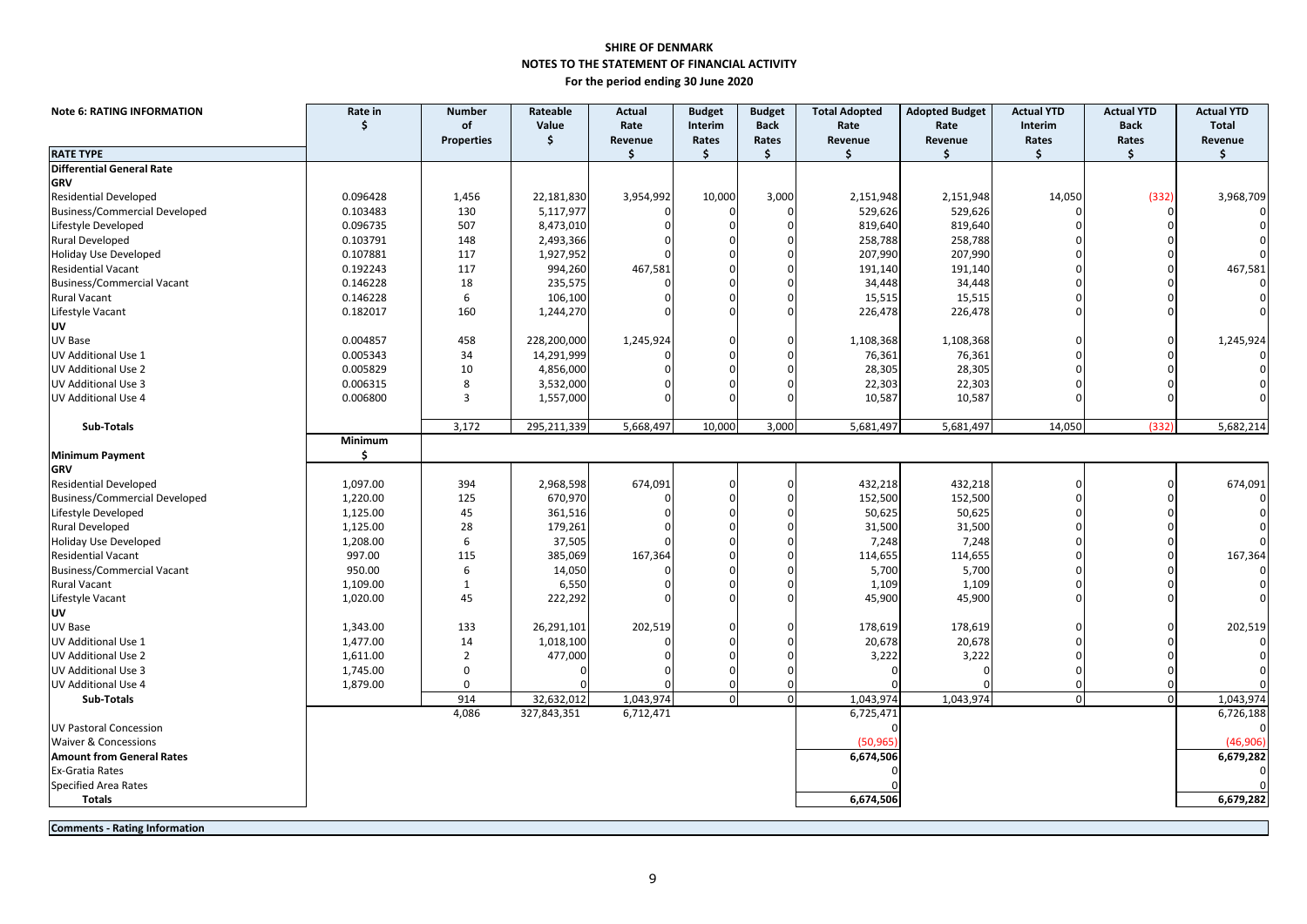#### **Note 7. INFORMATION ON BORROWINGS**

(a) Debenture Repayments

|                                     | Principal | <b>New</b> |                   | Principal         |               | Principal<br>Interest |               |                   |                   |               |          |                 |
|-------------------------------------|-----------|------------|-------------------|-------------------|---------------|-----------------------|---------------|-------------------|-------------------|---------------|----------|-----------------|
|                                     | 1-Jul-19  | Loans      |                   | Repayments        |               |                       | Outstanding   |                   | Repayments        |               |          |                 |
|                                     |           |            |                   |                   | Adopted       |                       | Adopted       |                   |                   | Adopted       | Interest | <b>Maturity</b> |
| <b>Particulars</b>                  |           |            | <b>YTD Actual</b> | <b>YTD Budget</b> | <b>Budget</b> | <b>YTD Actual</b>     | <b>Budget</b> | <b>YTD Actual</b> | <b>YTD Budget</b> | <b>Budget</b> | Rate     | Date            |
|                                     |           |            |                   |                   |               |                       |               |                   |                   |               |          |                 |
| 123 Lionsville S/Supporting         | 28,741    |            | 28,741            | 28,741            | 28,741        | $-0$                  |               | 698               | 698               | 698           | 7.98%    | 10-Feb-20       |
| 129 Scouts S/Supporting             | 16,736    |            | 3,348             | 3,348             | 3,348         | 13,388                | 13,388        | 944               | 944               | 944           | 5.84%    | 21-Jul-23       |
| 131 Visitors Centre                 | 100,980   |            | 31,401            | 31,401            | 31,401        | 69,579                | 69,579        | 7,255             | 7,255             | 7,255         | 6.91%    | 28-Jun-22       |
| 142 Lionsville                      | 411,447   |            | 27,834            | 27,834            | 27,834        | 383,613               | 383,613       | 30,362            | 30,362            | 30,362        | 6.88%    | 12-Nov-29       |
| 143 Airport                         | 42,703    |            | 6,067             | 6,067             | 6,067         | 36,636                | 36,636        | 2,877             | 2,875             | 2,875         | 6.26%    | 30-Jun-25       |
| 144 Recreation Centre Expansion     | 9,640     |            | 9,640             | 9,640             | 9,640         | -0                    |               | 520               | 516               | 516           | 5.96%    | 30-Jun-20       |
| 145 Recreation - Tennis Club        | 8,162     |            | 8,162             | 8,162             | 8,162         | -0                    |               | 441               | 437               | 437           | 5.96%    | 30-Jun-20       |
| 147 Recreation - Football Clubrooms | 157,042   |            | 10,232            | 10,232            | 10,232        | 146,810               | 146,810       | 10,912            | 10,907            | 10,907        | 6.37%    | 30-Jun-30       |
| 148 Football Clubrooms S/Supporting | 3,856     |            | 3,856             | 3,856             | 3,856         | $-0$                  |               | 208               | 206               | 206           | 5.96%    | 30-Jun-20       |
| 152 Purchase Reserve 27101          | 308,054   |            | 18,121            | 18,121            | 18,121        | 289,933               | 289,933       | 20,419            | 20,419            | 20,419        | 6.04%    | 30-Jun-31       |
| 153 Photovoltaic System             | 13,976    |            | 13,976            | 13,976            | 13,976        | -0                    |               | 371               | 1,015             | 1,015         | 4.06%    | 06-Apr-20       |
| 156 Purchase Rubbish Truck          | 107,761   |            | 52,893            | 52,893            | 52,893        | 54,868                | 54,868        | 3,982             | 3,982             | 3,982         | 3.70%    | 16-May-21       |
| 157 Riverside Club S/Supporting     | 399,632   |            | 17,908            | 17,908            | 17,908        | 381,724               | 381,724       | 15,597            | 13,750            | 13,750        | 3.80%    | 12-May-36       |
| 159 Riverside Club Stage 1          | 444,739   |            | 19,465            | 19,465            | 19,465        | 425,274               | 425,274       | 16,482            | 16,482            | 16,482        | 3.11%    | 13-Aug-36       |
| 158 Purchase Lot 228, Reserve 18587 | 356,535   |            | 46,929            | 46,929            | 46,929        | 309,606               | 309,606       | 11,603            | 13,162            | 13,162        | 2.70%    | 01-Jun-26       |
|                                     | 2,410,005 | $\Omega$   | 298,573           | 298,573           | 298,573       | 2,111,432             | 2,111,432     | 122,671           | 123,010           | 123,010       |          |                 |

No new debentures were raised during the reporting period.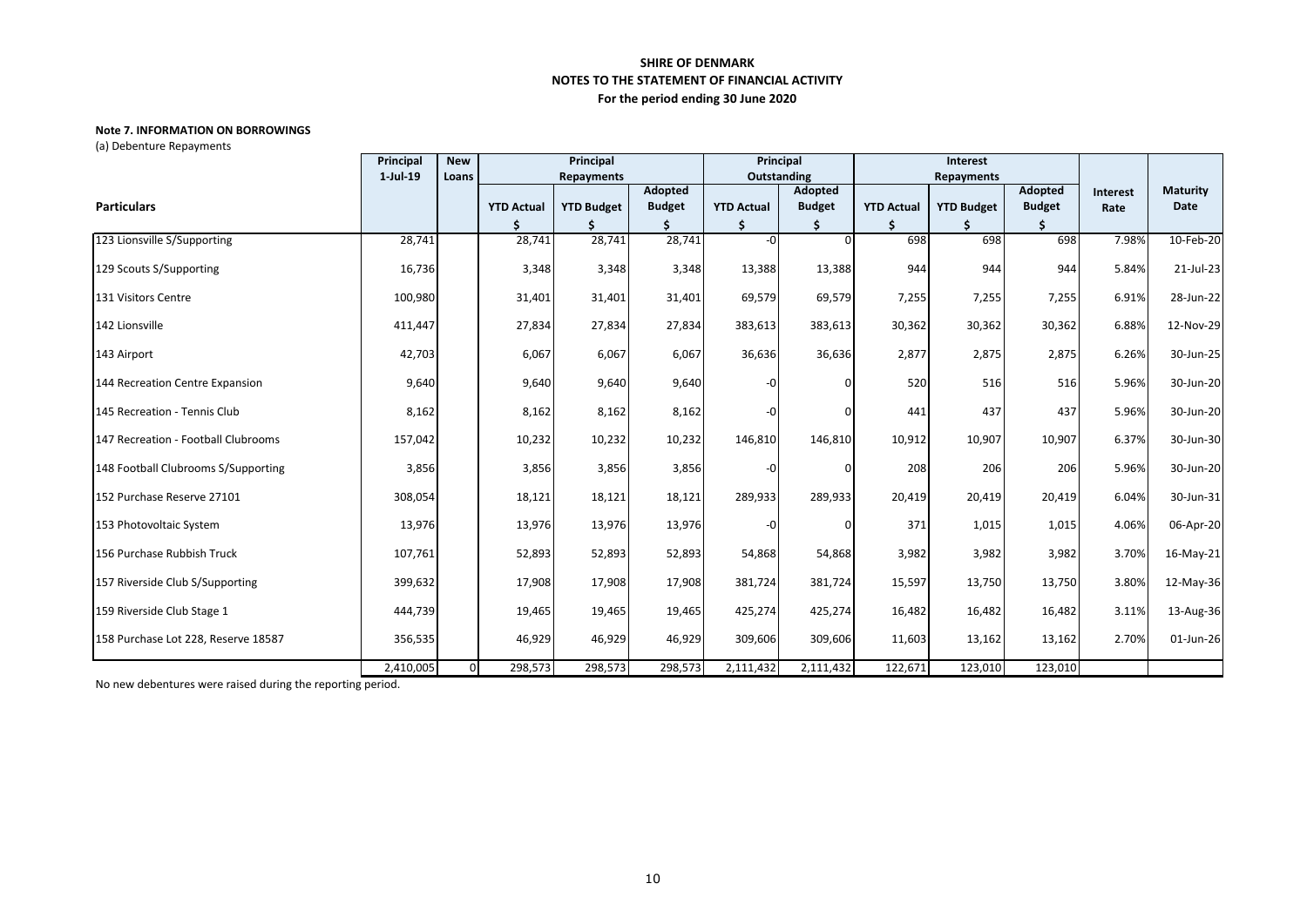#### **Note 8: GRANTS AND CONTRIBUTIONS**

| <b>Program/Details</b>                                                        | <b>Grant Provider</b>           | Approval     | 2019-2020                | <b>Variations</b>               | <b>Operating</b> | Capital       |                 | <b>Recoup Status</b> |
|-------------------------------------------------------------------------------|---------------------------------|--------------|--------------------------|---------------------------------|------------------|---------------|-----------------|----------------------|
| GL                                                                            |                                 |              | Adopted<br><b>Budget</b> | <b>Additions</b><br>(Deletions) |                  |               | <b>Received</b> | <b>Not Received</b>  |
|                                                                               |                                 | (Y/N)        |                          |                                 | Ś.               | \$            | Ś.              | Ś.                   |
| <b>GENERAL PURPOSE FUNDING</b>                                                |                                 |              |                          |                                 |                  |               |                 |                      |
|                                                                               |                                 | Y            | 293,807                  | (18,038)                        | 275,769          |               | 564,718         |                      |
| <b>Grants Commission - General</b>                                            | WALGGC<br>WALGGC                | Y            |                          |                                 |                  | 0<br>$\Omega$ |                 |                      |
| <b>Grants Commission - Roads</b><br>Pens Deferred Rates Int Grant             | Office of State Revenue         | Y            | 276,653<br>850           | (56,010)                        | 220,643<br>850   |               | 494,270<br>787  | 63                   |
| <b>GOVERNANCE</b>                                                             |                                 |              |                          |                                 |                  |               |                 |                      |
| <b>Grants Governance</b>                                                      | Dept. of Communities            | Y            | 700                      |                                 | 700              | $\Omega$      |                 | 700                  |
| LAW, ORDER, PUBLIC SAFETY                                                     |                                 |              |                          |                                 |                  |               |                 |                      |
| Grant - Bushfire Risk Management Planning Prd Dept. of Fire & Emergency Serv. |                                 |              | 457,500                  | 35,000                          | 492,500          |               | 339,441         | 153,059              |
| Grant - Graffiti Trailer                                                      | <b>WA Police Service</b>        | $\checkmark$ |                          |                                 |                  |               | 10,989          |                      |
| Operating Bush Fire Brigade                                                   | Dept. of Fire & Emergency Serv. |              | 173,596                  |                                 | 173,596          | $\Omega$      | 142,295         | 31,301               |
| <b>Emergency Services Levy - Buildings</b>                                    | Dept. of Fire & Emergency Serv. |              | 385,135                  |                                 |                  | 385,135       | 339,291         | 45,844               |
| <b>Operating SES</b>                                                          | Dept. of Fire & Emergency Serv. | Y            | 17,015                   |                                 | 17,015           | U             | 10,653          | 6,363                |
| <b>EDUCATION AND WELFARE</b>                                                  |                                 |              |                          |                                 |                  |               |                 |                      |
|                                                                               | Dept. of Communities            | $\checkmark$ |                          |                                 |                  |               |                 |                      |
| Grant - Youth Services Programs<br><b>Grant - Denmark Youth Festival</b>      | Dept. of Communities            |              | 12,000                   |                                 | 12,000           | $\Omega$      |                 | 12,000               |
|                                                                               |                                 |              | 11,000                   | (5,000)                         | 6,000            | $\Omega$      |                 | 6,000                |
| Income - Youth Support Service                                                | Dept. of Communities            | Y            | 30,000                   |                                 | 30,000           |               | 30,704          |                      |
| Aged / Disability Services Grants                                             | Various                         |              |                          | 8,500                           | 8,500            |               | 8,500           |                      |
| <b>COMMUNITY AMENITIES</b>                                                    |                                 |              |                          |                                 |                  |               |                 |                      |
| Grant - Safer Community Fund                                                  | Dept. of Industries             | Y<br>Y       | 6,004                    |                                 |                  | 6,004         | 6,004           |                      |
| Grant - Sustainability Projects - Works                                       | Dept. Regional Development      |              | 2,247                    |                                 | 2,247            |               | 2,248           |                      |
| <b>RECREATION AND CULTURE</b>                                                 |                                 |              |                          |                                 |                  |               |                 |                      |
| Grants - Halls and Civic Centre                                               | LotteryWest & Federal Funding   | Y            | 321,800                  |                                 | n                | 321,800       | 232,777         | 89,024               |
| Grant - Dept.& Recreation                                                     | Dept Sport & Recreation         |              | 34,000                   | (24,000)                        | 10,000           | U             | 10,000          |                      |
| Grant - Recreation Facilities Infrastructure                                  | Dept Sport & Recreation         | $\checkmark$ | 24,000                   | (24,000)                        |                  |               |                 |                      |
| Grant - Swimming Areas & Beaches                                              | Dept Sport & Recreation         |              |                          | 13,290                          | 13,290           |               | 13,290          |                      |
| Grants - Library Childrens Book Week                                          | Childrens Book Council Of Aust. |              |                          |                                 |                  |               | 1,045           |                      |
| <b>TRANSPORT</b>                                                              |                                 |              |                          |                                 |                  |               |                 |                      |
| <b>Grant - MRWA Direct</b>                                                    | Main Roads WA                   |              | 111,000                  | 8,000                           | 119,000          | O             | 119,159         |                      |
| Grant - Roadwise Group                                                        | Main Roads WA                   | Y            | 500                      |                                 | 500              |               | 400             | 100                  |
| Commodity Routes Supplementary Funding (ex Main Roads WA                      |                                 |              | 366,667                  |                                 | $\Omega$         | 366,667       | 366,667         |                      |
| <b>MRWA Project Grants</b>                                                    | Main Roads WA                   |              | 559,999                  |                                 |                  | 559,999       | 559,999         |                      |
| Grant - Specific Bridges                                                      | Main Roads WA                   |              | 720,000                  |                                 |                  | 720,000       | 720,000         |                      |
| Grant - MRWA Blackspot                                                        | Main Roads WA                   | $\checkmark$ | 49,734                   |                                 |                  | 49,734        | 49,734          |                      |
| Grant - Roads to Recovery                                                     | Roads to Recovery               |              | 256,000                  | 57,000                          |                  | 313,000       | 463,120         |                      |
| Grant - Airport Upgrade                                                       | <b>Federal Funding</b>          | $\mathsf{v}$ | 26,435                   |                                 |                  | 26,435        | 22,714          | 3,721                |
| <b>TOTALS</b>                                                                 |                                 |              | 4,136,642                | (5,258)                         | 1,382,610        | 2,748,774     | 4,508,804       | 348,174              |

| <b>YTD Actual</b> | <b>Amended Budget</b> | <b>Adopted Budget</b> |                  |
|-------------------|-----------------------|-----------------------|------------------|
| 1,737,510         | 1,382,610             | 1.420.868             | <b>Operating</b> |
| 2,771,295         | 2,748,774             | 2,715,774             | Non-operating    |
| 4.508.804         | 4.131.384             | 4.136.642             |                  |
|                   |                       |                       |                  |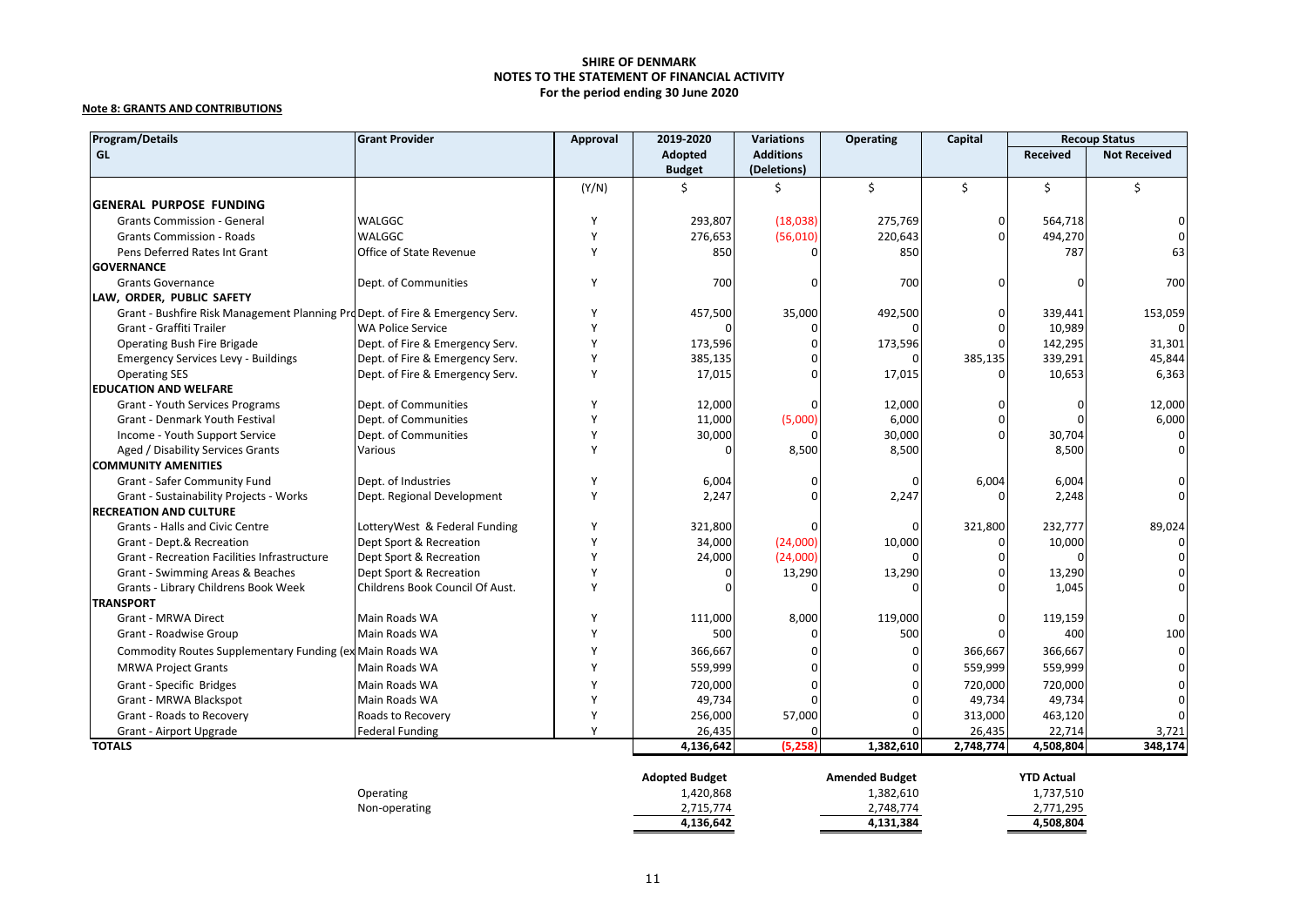### **Note 9: TRUST FUND**

Funds held at balance date over which the Shire has no control and which are not included in this statement are as follows:

|                                     | <b>Opening</b> |                 |               | <b>Closing Balance</b> |
|-------------------------------------|----------------|-----------------|---------------|------------------------|
|                                     | <b>Balance</b> | Amount          | <b>Amount</b> |                        |
| <b>Description</b>                  | $1$ -Jul-19    | <b>Received</b> | Paid          | 30-Jun-20              |
|                                     |                |                 |               |                        |
| Police Licensing                    |                | 1,137,114       | (1, 137, 115) | (0)                    |
| Bush Fire Command & Support Vehicle | 1,814          |                 | (1,814)       | 0                      |
| Public Open Space Contributions     | 161,917        |                 | (161, 917)    | 0                      |
| Parks & Trails Bond                 | 850            |                 |               | 850                    |
| Councillor Election Nomination Fees |                | 1.120           | (1.120)       |                        |
|                                     | 164,581        | 1,138,234       | (1,301,966)   | 850                    |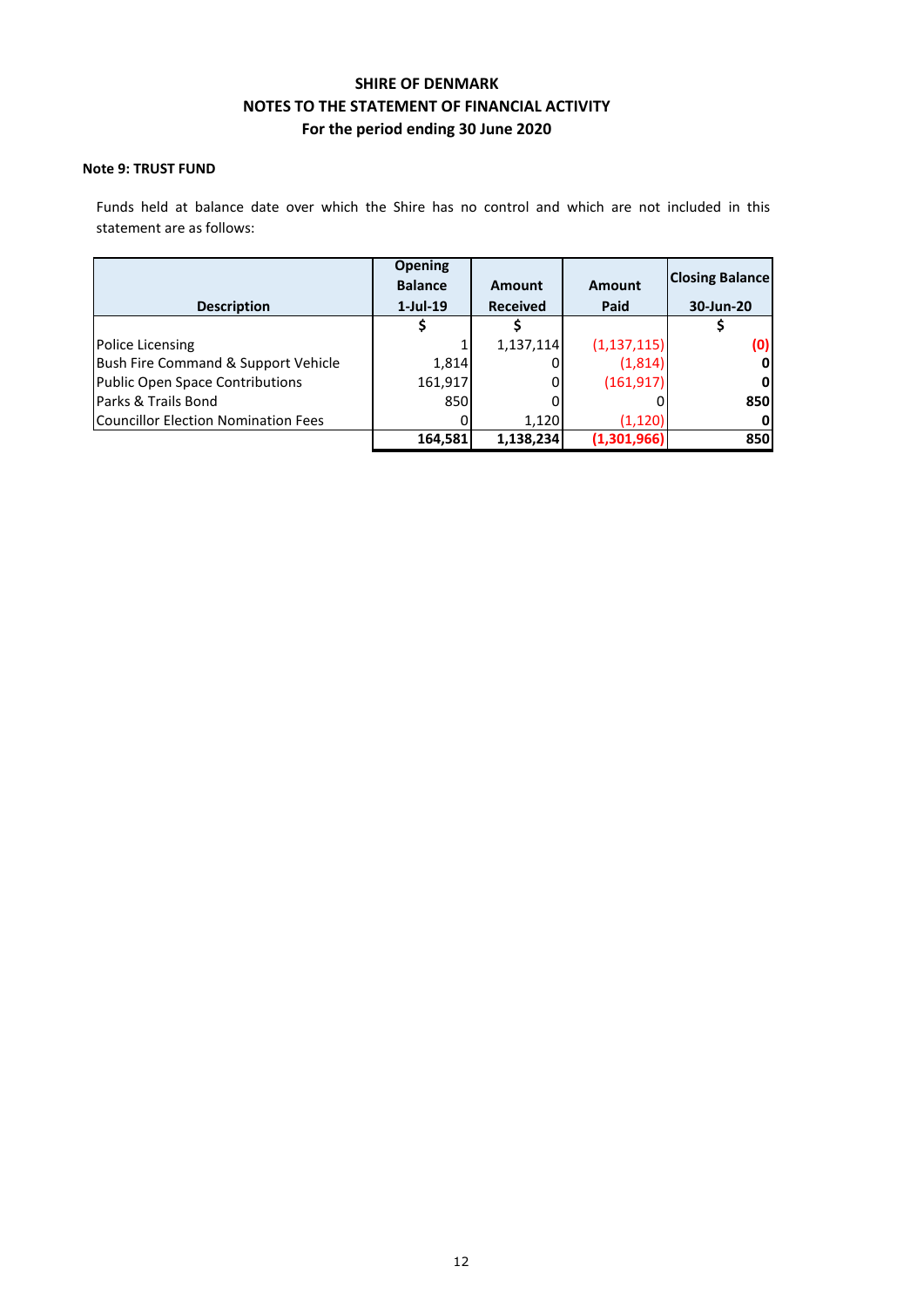### SHIRE OF DENMARK Printed : at 6:56 PM on 4/08/2020

#### as at 30/06/2020 **Page 13 of 16 SHIRE OF DENMARK NOTES TO THE STATEMENT OF FINANCIAL ACTIVITY For the period ending 30 June 2020**

| <b>Assets</b>                                                                                |                | <b>Current Annual</b><br><b>Budget</b> | <b>Current YTD</b><br><b>Budget</b> | <b>YTD Actual</b> | <b>Purchase Orders</b><br><b>Outstanding</b> | <b>Total YTD</b><br><b>Committed</b> | Variance (Over)<br>Under |
|----------------------------------------------------------------------------------------------|----------------|----------------------------------------|-------------------------------------|-------------------|----------------------------------------------|--------------------------------------|--------------------------|
| <b>Land and Buildings</b>                                                                    |                |                                        |                                     |                   |                                              |                                      |                          |
| Law, Order And Public Safety                                                                 |                |                                        |                                     |                   |                                              |                                      |                          |
| Ocean Beach Fire Station                                                                     | 55221          | 360,135                                | 360,135                             | 307,087           | 0                                            | 307,087                              | 53,048                   |
| Install Solar Panel Systems - Various Fire Sheds                                             | 55223          | 25,000                                 | 25,000                              | 42,903            | 0                                            | 42,903                               | (17,903)                 |
| Housing                                                                                      |                |                                        |                                     |                   |                                              |                                      |                          |
| Remediation - Hardy Street Property                                                          | 1076004        | $\mathbf 0$                            | 0                                   | $\Omega$          | $\Omega$                                     | 0                                    |                          |
| <b>Community Amenities</b>                                                                   |                |                                        |                                     |                   |                                              |                                      |                          |
| Eco Toilet - Peaceful Bay Waste Transfer Station                                             | 20001          | 10,000                                 | 10,000                              | 6,072             | $\Omega$                                     | 6,072                                | 3,928                    |
| Renovations - Poddy Shot Ablutions                                                           | 50151          | 12,000                                 | 12,000                              | 6,057             | $\Omega$                                     | 6,057                                | 5,943                    |
| <b>Renovations - Thornton Park Ablutions</b>                                                 | 50152          | 25,000                                 | 25,000                              | 26,057            |                                              | 26,057                               | (1,057)                  |
| <b>Recreation And Culture</b>                                                                |                |                                        |                                     |                   |                                              |                                      |                          |
| Mclean Oval - Clubhouse Upgrade                                                              | 50081          | 20,000                                 | 20,000                              | 17,678            |                                              | 17,678                               | 2,322                    |
| <b>Plane Tree Precinct</b>                                                                   | 50210          | 541,722                                | 541,722                             | 365,579           | 108,362                                      | 473,941                              | 176,143                  |
| Denmark Museum - Renovations                                                                 | 50075          | 30,000                                 | 30,000                              | 18,737            | $\Omega$                                     | 18,737                               | 11,263                   |
| Old Hospital Morgue - Renovations                                                            | 50076          | 20,000                                 | 20,000                              | 8,445             | 0                                            | 8,445                                | 11,555                   |
| Renovations - Yacht Club Ablutions                                                           | 50082          | 5,000                                  | 5,000                               | 3,120             |                                              | 3,120                                | 1,880                    |
| <b>Economic Services</b>                                                                     |                |                                        |                                     |                   |                                              |                                      |                          |
| <b>Ablution Block Upgrades</b>                                                               | 55020          | 45,000                                 | 45,000                              | 40,334            | $\Omega$                                     | 40,334                               | 4,666                    |
|                                                                                              |                | 1,093,857                              | 1,093,857                           | 842,069           | 108,362                                      | 950,431                              | 251,788                  |
| <b>Total Land and Buildings</b><br><b>Plant and Equipment</b>                                |                |                                        |                                     |                   |                                              |                                      |                          |
|                                                                                              |                |                                        |                                     |                   |                                              |                                      |                          |
| Law, Order And Public Safety                                                                 |                |                                        |                                     |                   |                                              |                                      |                          |
| Plant - Graffiti Management                                                                  | 1531054        | $\mathbf 0$                            | 0                                   | 12,364            | 0                                            | 12,364                               | (12, 364)                |
| <b>Community Amenities</b>                                                                   | 1021054        |                                        |                                     |                   |                                              |                                      |                          |
| Cardboard Baler - McIntosh Road Transfer Station                                             |                | 18,000                                 | 18,000                              | $\Omega$          | 0                                            | 0                                    | 18,000                   |
| <b>Recreation And Culture</b>                                                                |                |                                        |                                     |                   |                                              |                                      |                          |
| Purchase Plant - Recreation (Mower)                                                          |                | 15,000                                 | 15,000                              | 7,955             | 0                                            | 7,955                                | 7,045                    |
| Transport                                                                                    |                |                                        |                                     |                   |                                              |                                      |                          |
| Purchase of Plant                                                                            | 1231054        | 382,000                                | 382,000                             | 380,803           | 0                                            | 380,803                              | 1,197                    |
| <b>Economic Services</b>                                                                     |                |                                        |                                     |                   |                                              |                                      |                          |
| Outlander ATV Bike - Parry Beach                                                             | 1361054        | 15,000                                 | 15,000                              | 11,995            | $\mathbf 0$                                  | 11,995                               | 3,005                    |
| <b>Total Plant and Equipment</b>                                                             |                | 430,000                                | 430,000                             | 413,117           | $\mathbf{0}$                                 | 413,117                              | 16,883                   |
| <b>Furniture and Equipment</b>                                                               |                |                                        |                                     |                   |                                              |                                      |                          |
| Governance                                                                                   |                |                                        |                                     |                   |                                              |                                      |                          |
| <b>Administration Building Refurbishments</b>                                                | 1421104        | 35,000                                 | 35,000                              | 32,369            | 0                                            | 32,369                               | 2,631                    |
| <b>Total Furniture and Equipment</b>                                                         |                | 35,000                                 | 35,000                              | 32,369            | $\bullet$                                    | 32,369                               | 2,631                    |
| <b>Roads Infrastructure</b>                                                                  |                |                                        |                                     |                   |                                              |                                      |                          |
| Transport                                                                                    |                |                                        |                                     |                   |                                              |                                      |                          |
| Fernley Road Bridge - MRWA                                                                   | 50323          | 720,000                                | 720,000                             | 720,000           | 0                                            | 720,000                              |                          |
| Council Construction - Rail Trail Bridge                                                     | 50040          | 20,000                                 | 20,000                              | 400               | $\Omega$                                     | 400                                  | 19,600                   |
| Council Construction - Drainage Renewal                                                      | 50030          | 50,000                                 | 50,000                              | 51,591            | $\Omega$                                     | 51,591                               | (1, 591)                 |
| Council Construction - Boobook Close                                                         | 50050          | 15,000                                 | 15,000                              | 4,560             | $\Omega$                                     | 4,560                                | 10,440                   |
| <b>Council Construction - Escort Close</b>                                                   | 50060          | 6,871                                  | 6,871                               | 6,708             |                                              | 6.708                                | 163                      |
| Council Construction - CBD Carparks Upgrades                                                 | 50080          | 10,000                                 | 10,000                              | 9,970             | $\Omega$                                     | 9,970                                | 30                       |
| Council Construction - WOW Trail Pathway Renewal                                             |                | 120,000                                | 120,000                             | 119,185           | $\Omega$                                     | 119,185                              | 815                      |
| MRWA Project - Campbell Road                                                                 |                | 162,000                                | 162,000                             | 165,442           | $\Omega$                                     | 165,442                              | (3, 442)                 |
| MRWA Project - McLeod Road                                                                   |                | 499,000                                | 499,000                             | 499,387           |                                              | 499,387                              | (387)                    |
| MRWA Project - Reseal Parker Road SLK 3.41 to 5.41                                           | 50354<br>50306 | 179,000                                | 179,000                             | 181,563           | $\Omega$                                     | 181,563                              | (2, 563)                 |
| Blackspot - Kernotts Road                                                                    | 50622          | 40,000                                 | 40,000                              | 38,644            | $\Omega$                                     | 38,644                               | 1,356                    |
|                                                                                              |                | 36,000                                 | 36,000                              | 36,757            |                                              | 36,757                               | (757)                    |
| Blackspot - Kordabup / Fernley / Scotsdale Road<br>Blackspot - Ficofilia / Peaceful Bay Road | 50623<br>50624 | 39,000                                 | 39,000                              | 66,949            | $\Omega$                                     | 66,949                               | (27, 949)                |
| Comm Route - Happy Valley Road                                                               | 50321          | 550,000                                | 550,000                             | 552,691           | 0                                            | 552,691                              | (2,691)                  |
| Denmark East Development Project - Civil Works Roads                                         | 51522          |                                        |                                     |                   | $\Omega$                                     |                                      |                          |
|                                                                                              |                | 1,120,000                              | 1,120,000                           | 406,292           |                                              | 406,292                              | 713,708                  |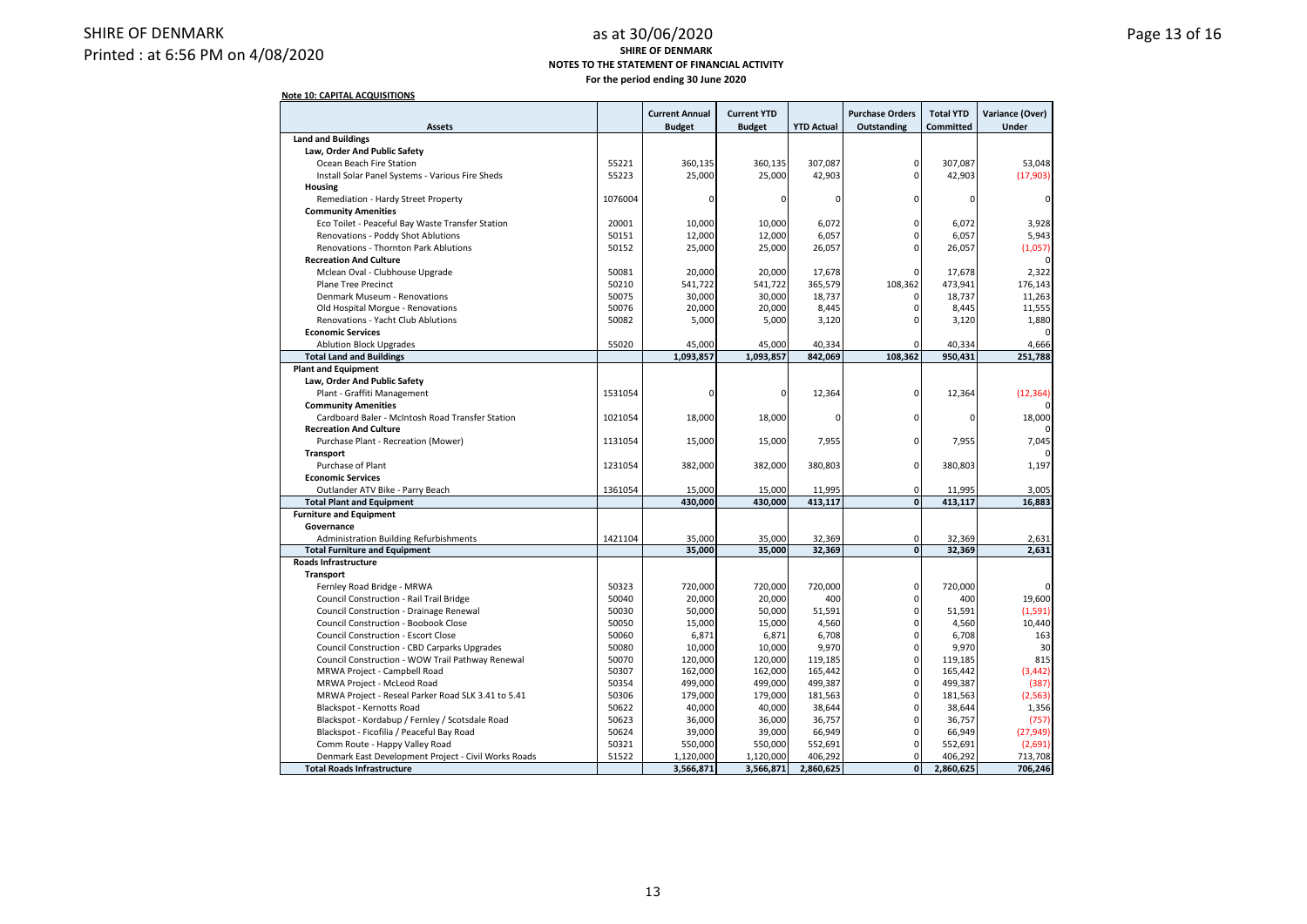### SHIRE OF DENMARK

| Printed : at 6:56 PM on 4/08/2025 |  |  |
|-----------------------------------|--|--|
|-----------------------------------|--|--|

|                                         |       | as at 30/06/2020 |              |              |              |           |           | Page 14 of 16 |
|-----------------------------------------|-------|------------------|--------------|--------------|--------------|-----------|-----------|---------------|
| /2009)<br>/2007 Transport               |       |                  |              |              |              |           |           |               |
| <b>Total Bridges</b>                    |       | $\Omega$         | $\mathbf{0}$ | $\Omega$     | $\mathbf{0}$ | $\Omega$  |           |               |
| Parks, Garden and Reserves              |       |                  |              |              |              |           |           |               |
| <b>Recreation And Culture</b>           |       |                  |              |              |              |           |           |               |
| McLean Oval Infrastructure              | 50197 | 40,000           | 40,000       | 31,708       |              | 31,708    | 8,292     |               |
| <b>Upgrade Town Entry Statements</b>    | 51671 | 25,000           | 25,000       | 10,360       |              | 10,360    | 14,640    |               |
| <b>Total Parks, Garden and Reserves</b> |       | 65,000           | 65,000       | 42,068       | $\mathbf{0}$ | 42,068    | 22,932    |               |
| <b>Footpaths and Cycleways</b>          |       |                  |              |              |              |           |           |               |
| <b>Total Footpaths and Cycleways</b>    |       | $\Omega$         | $\Omega$     | $\mathbf{0}$ | $\Omega$     | $\Omega$  |           |               |
| <b>Other Infrastructure</b>             |       |                  |              |              |              |           |           |               |
| <b>Community Amenities</b>              |       |                  |              |              |              |           |           |               |
| <b>CCTV</b> Installation                | 20000 | 21,215           | 21,215       | 20,372       | 0            | 20,372    | 843       |               |
| Transport                               |       |                  |              |              |              |           |           |               |
| Airport Lighting Upgrade                | 54001 | 52,870           | 52,870       | 50,589       |              | 50,589    | 2,281     |               |
| <b>Total Other Infrastructure</b>       |       | 74,085           | 74,085       | 70,961       | 0            | 70,961    | 3,124     |               |
| <b>Summary of Capital Acquisitions</b>  |       |                  |              |              |              |           |           |               |
| <b>Land and Buildings</b>               |       | 1,093,857        | 1,093,857    | 842,069      | 108,362      | 950,431   | 251,788   |               |
| <b>Plant and Equipment</b>              |       | 430,000          | 430,000      | 413,117      |              | 413,117   | 16,883    |               |
| <b>Furniture and Equipment</b>          |       | 35,000           | 35,000       | 32,369       |              | 32,369    | 2,631     |               |
| <b>Roads Infrastructure</b>             |       | 3,566,871        | 3,566,871    | 2,860,625    |              | 2,860,625 | 706,246   |               |
| <b>Bridges</b>                          |       |                  |              |              |              |           |           |               |
| Parks, Garden and Reserves              |       | 65,000           | 65,000       | 42,068       |              | 42,068    | 22,932    |               |
| <b>Footpaths and Cycleways</b>          |       |                  |              |              |              |           |           |               |
| <b>Other Infrastructure</b>             |       | 74,085           | 74,085       | 70,961       |              | 70,961    | 3,124     |               |
| <b>Capital Expenditure Total</b>        |       | 5,264,813        | 5,264,813    | 4,261,209    | 108,362      | 4,369,571 | 1,003,604 |               |
|                                         |       |                  | % Completed  | 80 94%       |              | 83.00%    |           |               |

% Completed 80.94% 83.00%

Actual Committed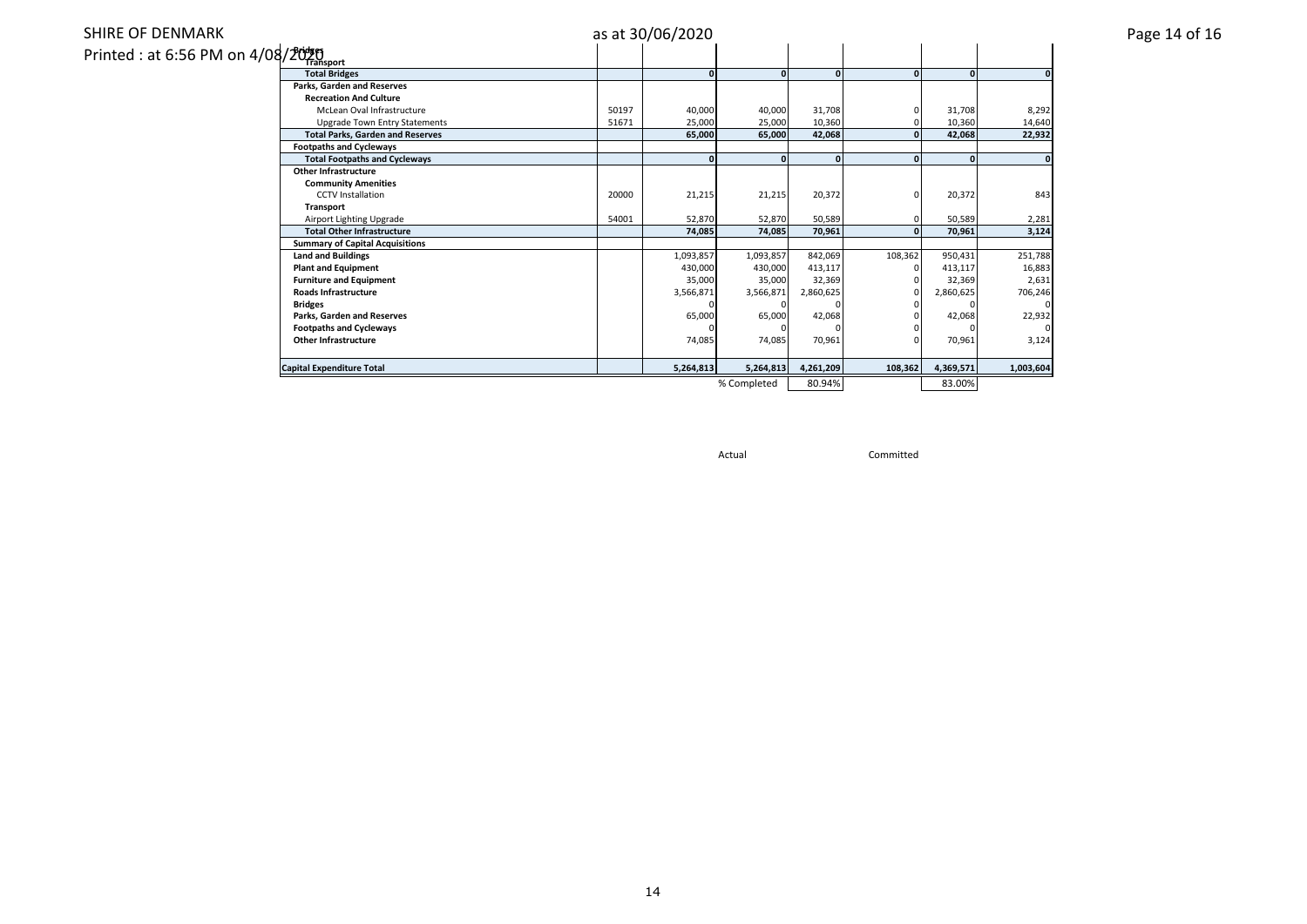### **SHIRE OF DENMARK STATEMENT OF CAPITAL ACQUSITIONS AND CAPITAL FUNDING For the period ending 30 June 2020**

**Note 10 (a): CAPITAL ACQUISITIONS and FUNDING**

|                                   |             |                         |                   | <b>Adopted Annual</b> |             |
|-----------------------------------|-------------|-------------------------|-------------------|-----------------------|-------------|
| <b>Capital Acquisitions</b>       | <b>Note</b> | <b>YTD Actual Total</b> | <b>YTD Budget</b> | <b>Budget</b>         | Variance    |
|                                   |             | (a)                     | (b)               | 2019-2020             | $(b) - (a)$ |
|                                   |             | \$                      | Ś                 |                       | \$          |
| <b>Land and Buildings</b>         | 10          | 842,069                 | 1,093,857         | 1,093,857             | (251,788)   |
| <b>Plant and Equipment</b>        | 10          | 413,117                 | 430,000           | 430,000               | (16, 883)   |
| <b>Furniture and Equipment</b>    | 10          | 32,369                  | 35,000            | 35,000                | (2,631)     |
| <b>Roads Infrastructure</b>       | 10          | 2,860,625               | 3,566,871         | 3,566,871             | (706, 246)  |
| <b>Bridges</b>                    | 10          |                         |                   |                       |             |
| <b>Parks, Garden and Reserves</b> | 10          | 42,068                  | 65,000            | 65,000                | (22, 932)   |
| <b>Footpaths and Cycleways</b>    | 10          |                         |                   | 0                     | 0           |
| <b>Other Infrastructure</b>       | 10          | 70,961                  | 74,085            | 74,085                | (3, 124)    |
| Capital Expenditure Totals        |             | 4,261,209               | 5,264,813         | 5,264,813             | (1,003,604) |

## **Funded By:**

| <b>Capital Grants and Contributions</b>         | 2,771,295 | 2,748,774 | 2,715,774 | 22,521       |
|-------------------------------------------------|-----------|-----------|-----------|--------------|
| <b>Borrowings</b>                               |           | 0         |           | $\mathbf{0}$ |
| <b>Other (Disposals &amp; C/Fwd)</b>            | 149,449   | 156,000   | 156,000   | (6, 551)     |
| Total Own Source Funding - Cash Backed Reserves | 448,887   | 1,380,000 | 891,866   | (931, 114)   |
| Own Source Funding - Operations                 | 891.579   | 980.039   | 1,501,173 | (88, 460)    |
| <b>Capital Funding Total</b>                    | 4,261,209 | 5,264,813 | 5,264,813 | (1,003,604)  |